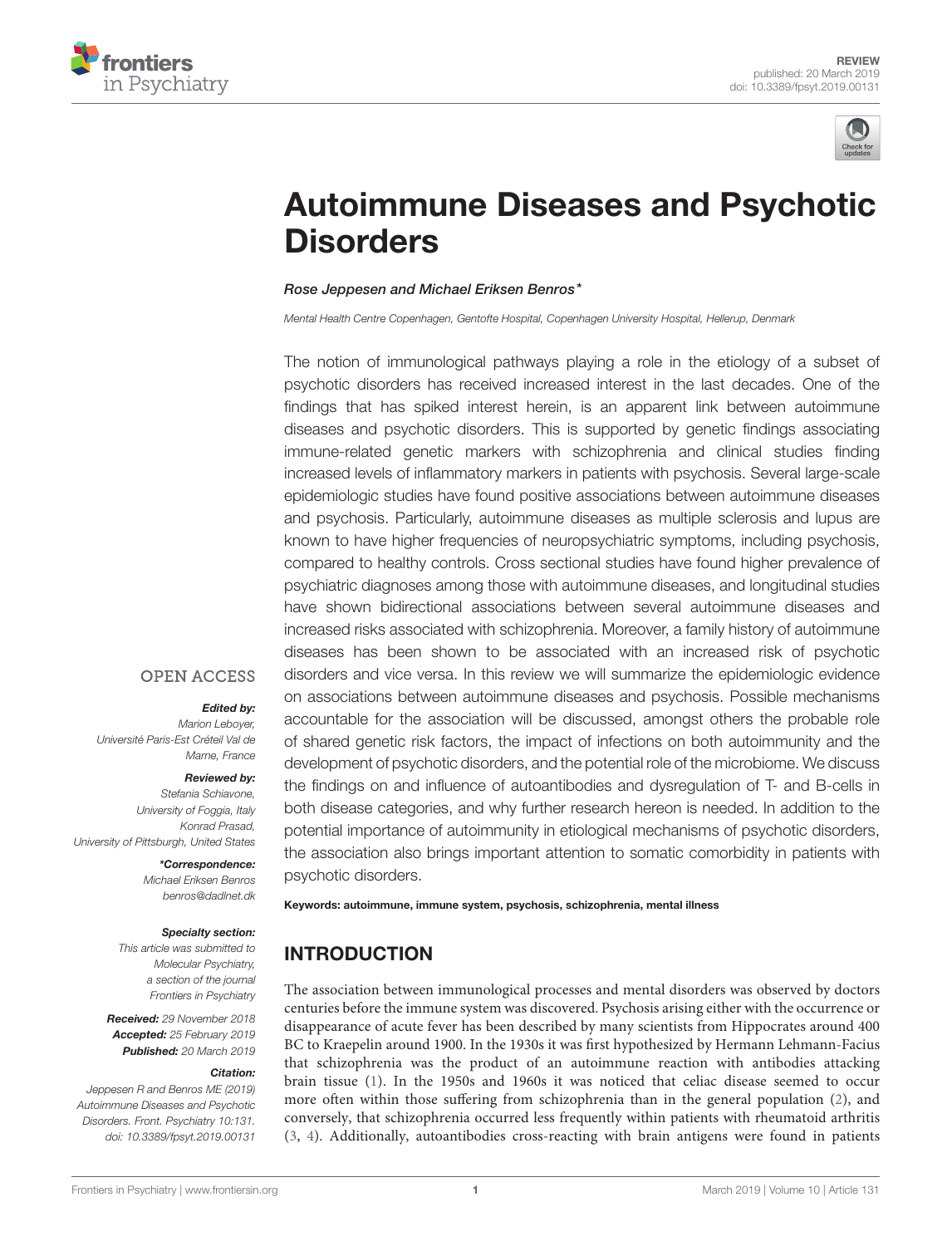with schizophrenia back in the 1960s [\(5,](#page-7-4) [6\)](#page-7-5), and interest in anti-neuronal antibodies in psychotic disorders has increased during the last couple of decades, with an increasing number of reports on previously unknown antibodies with brain reactivity in patients suffering from psychosis [\(7–](#page-7-6)[9\)](#page-7-7).

The amount of evidence supporting the notion of a link between immunological processes and psychotic disorders has increased. Elevated levels of inflammatory markers have been found both in the blood  $(10, 11)$  $(10, 11)$  and CSF  $(12-14)$  of patients with psychosis, with even higher levels in patients in first episode psychosis or acute relapse. Furthermore, some have found association between higher levels of inflammation in childhood and adolescence and increased risk of psychotic disorders [\(15,](#page-7-12) [16\)](#page-7-13), elevated inflammatory biomarkers has been associated with lack of treatment response [\(17\)](#page-7-14), and anti-inflammatory treatment has been found to have especially beneficial effect in an inflamed subgroup of patients [\(18–](#page-7-15)[21\)](#page-7-16). Moreover, it has been suggested that schizophrenia could be an autoimmune disease, based on similarities such as the remitting-relapsing phenotype of the illness, as well as the above-mentioned immunological processes [\(22\)](#page-7-17).

Research in the field of psychoneuroimmunology is still evolving, with many different aspects being investigated. The notion of a role of the immune system in psychotic disorders seems evident, and understanding the link between autoimmune diseases and mental disorders may shed light on possible etiological mechanisms herein. Understanding how the immune system and psychotic illness interact can improve our understanding of psychosis and give rise to a wide range of new treatment options in psychiatry; amongst other the possibility to identify subgroups of patients with psychotic disorders and ongoing inflammatory processes that could benefit from more targeted treatment. Additionally, it is very important for clinicians to be aware of somatic comorbidities, particularly in patients with psychotic disorders, in order to improve detection and treatment, and thus the course of illness.

# EPIDEMIOLOGICAL ASSOCIATIONS

The world-wide prevalence of schizophrenia is known to be around 1% [\(23\)](#page-7-18) and the prevalence of autoimmune diseases have been found in a Danish nationwide study to be 4% [\(24\)](#page-7-19). The vast majority of epidemiological studies have found a general association between autoimmunity and psychotic disorders [\(24–](#page-7-19) [29\)](#page-7-20). In large-scale register-based studies from Denmark, 6% of those diagnosed with schizophrenia also had a hospital contact related to an autoimmune disease during follow-up [\(25,](#page-7-21) [26\)](#page-7-22), and a Taiwanese study found that 3.4% of persons with a hospital contact for autoimmune diseases also had a hospital contact related to schizophrenia [\(29\)](#page-7-20). A Danish study based on 7704 patients with schizophrenia, found an increased prevalence by about 45% of the occurrence of an autoimmune disease [\(28\)](#page-7-23), which was later confirmed in a Taiwanese population-based study [\(27\)](#page-7-24). Regarding the risk of psychosis after an autoimmune disease diagnosis, a Danish nationwide study found this to be increased by 45%, which diminished to a 29% increased risk when excluding the effect of infections [\(26\)](#page-7-22), and a very recent metaanalysis by Cullen et al. [\(30\)](#page-7-25) found that a diagnosis of a nonneurological autoimmune disease increased the risk of later being diagnosed with a psychotic disorder by 43%.

Additionally, being diagnosed with schizophrenia increases the lifetime prevalence of autoimmune diseases. Two Danish register-based studies found that individuals with psychotic disorders had a subsequently elevated risk for autoimmune diseases by around 50% [\(25,](#page-7-21) [28\)](#page-7-23). Supporting this, the recent meta-analysis found that the risk of having an autoimmune disease was 55% higher among those with a prior diagnosis of a psychotic disorder [\(30\)](#page-7-25).

Autoimmune diseases and psychosis are not only associated on an individual level. Having a first degree relative with schizophrenia has also been found to increase the risk of autoimmune diseases with 6% [\(25\)](#page-7-21), and a family history of autoimmunity has been found to increase risk of both schizophrenia and non-affective psychoses with 10% [\(24\)](#page-7-19).

The associations with psychotic disorders have been found for a broad range of autoimmune diseases. For an overview of the associations between specific autoimmune diseases with psychotic disorders, please see **[Table 1](#page-2-0)** and the below sections.

#### Celiac Disease

The original findings from the 1950s of an association between celiac disease and schizophrenia has since been explored further. During the next decades it was noticed that populations with lower consumption of wheat had lower incidence rates of schizophrenia [\(34](#page-7-26)[–36\)](#page-7-27), and small studies have since found beneficial effect on psychotic symptoms of a gluten-free diet in patients suffering from both celiac disease and schizophrenia [\(37,](#page-7-28) [38\)](#page-7-29). One epidemiological study found no significant correlation between celiac disease and psychosis [\(24\)](#page-7-19). However, another large-scale study found a 2.11-times increased risk of schizophrenia [\(26\)](#page-7-22) and the recent meta-analysis also found an association with an elevated risk of schizophrenia with 53% [\(30\)](#page-7-25). Additionally, it has been found in a Taiwanese population, that the risk of celiac disease is increased when suffering from schizophrenia [\(29\)](#page-7-20). When discussing epidemiological studies using health records, it is important to note that celiac disease might be majorly underdiagnosed particularly within those who have already debuted with psychotic symptoms. In summary, most studies found a positive association between celiac disease and psychotic disorders.

### Multiple Sclerosis

Multiple sclerosis (MS) is an autoimmune disease associated with many neuropsychiatric symptoms, such as depression and anxiety [\(39\)](#page-8-0). It has been found that 4% of patients with MS experiences psychosis [\(40\)](#page-8-1), a prevalence much higher than that of the general population. Danish register-based studies have found that having MS increases the risk of schizophrenia with up to 44% [\(24,](#page-7-19) [26\)](#page-7-22), with an even further increase in risk when having both MS and a prior hospital contact due to infection [\(26\)](#page-7-22). Two studies found increased risk of schizophrenia with up to 30% in individuals with a family history of MS; however, they found no associations on an individual level [\(24,](#page-7-19) [28\)](#page-7-23), and a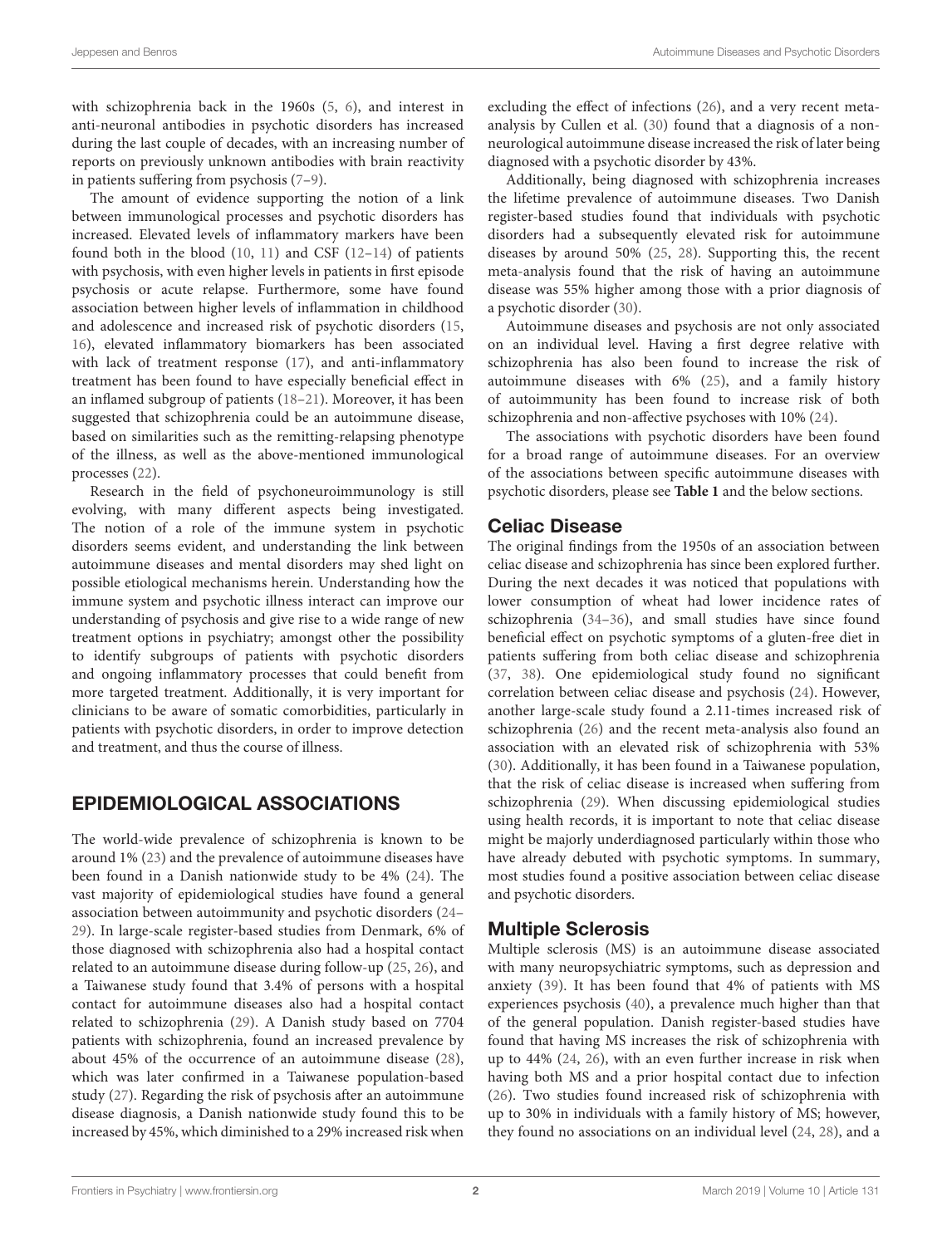<span id="page-2-0"></span>

|  |  |  | <b>TABLE 1</b>   Associations found between autoimmune diseases and psychotic disorders. |  |  |  |  |  |  |  |
|--|--|--|------------------------------------------------------------------------------------------|--|--|--|--|--|--|--|
|--|--|--|------------------------------------------------------------------------------------------|--|--|--|--|--|--|--|

|                                         |                                                                                                       | concurrent infection | Studies with no significant<br>association                                                           | <b>Studies with negative</b><br>association                 |
|-----------------------------------------|-------------------------------------------------------------------------------------------------------|----------------------|------------------------------------------------------------------------------------------------------|-------------------------------------------------------------|
| Celiac disease                          | Chen et al (29), Cullen et al. (30),<br>Benros et al. (26)                                            |                      | Benros et al. (25)                                                                                   |                                                             |
| Multiple sclerosis                      | Benros et al. (25), Benros et al. (26)                                                                |                      | Wang et al. (27), Eaton et al. (28),<br>Eaton et al. $(24)$                                          | Johansson et al. (31)                                       |
| Lupus                                   | Wang et al. (27)                                                                                      | Benros et al. (26)   | Cullen et al. (30), Benros et al. (25),<br>Chen et al. (29), Eaton et al. (28),<br>Eaton et al. (24) |                                                             |
| Graves/thyrotoxicosis                   | Chen et al. (29), Cullen et al. (30),<br>Eaton et al. (28), Eaton et al. (24),<br>Benros et al. (26)  |                      | Benros et al. (25)                                                                                   |                                                             |
| Autoimmune thyroiditis                  |                                                                                                       | Benros et al. (26)   | Eaton et al. (28), Benros et al. (25)                                                                |                                                             |
| Diabetes type 1                         | Benros et al. (25), Eaton et al. (24),<br>Benros et al. (26)                                          |                      | Chen et al. (29), Cullen et al. (30),<br>Cremaschi et al. (32)                                       | Juvonen et al. (33)                                         |
| Rheumatoid arthritis                    | Wang et al. (27)                                                                                      | Benros et al. (26)   | Eaton et al. (28), Eaton et al. (24)                                                                 | Benros et al. (25), Chen et al.<br>(29), Cullen et al. (30) |
| Psoriasis                               | Benros et al. (25), Chen et al. (29),<br>Cullen et al. (30), Eaton et al. (24),<br>Benros et al. (26) |                      | Eaton et al. (28),                                                                                   |                                                             |
| Guillain-Barre                          | Benros et al. (25)                                                                                    | Benros et al. (26)   | Eaton et al. (28),                                                                                   |                                                             |
| Crohns disease                          | Benros et al. (25)                                                                                    | Benros et al. (26)   | Wang et al. (27), Cullen et al. (30),<br>Eaton et al. $(24)$                                         |                                                             |
| Autoimmune hepatitis                    | Benros et al. (25), Eaton et al. (28),<br>Eaton et al. (24), Benros et al. (26)                       |                      |                                                                                                      |                                                             |
| Pernicious anemia                       | Benros et al. (25), Cullen et al. (30),<br>Chen et al. (29)                                           |                      |                                                                                                      |                                                             |
| Primary adrenocortical<br>insufficiency | Benros et al. (25),                                                                                   |                      |                                                                                                      |                                                             |
| Primary biliary cirrhosis               | Benros et al. (25),                                                                                   |                      |                                                                                                      |                                                             |
| Ankylosing spondylitis                  | Eaton et al. (24)                                                                                     | Benros et al. (26)   | Benros et al. (25), Chen et al. (29),<br>Eaton et al. (28)                                           | Cullen et al. (30)                                          |
| Sjögren syndrome                        | Eaton et al. (28)                                                                                     | Benros et al. (26)   | Benros et al. (25), Chen et al. (29)                                                                 |                                                             |
| Hypersensitivity vasculitis             | Chen et al. (29)                                                                                      |                      |                                                                                                      |                                                             |
| Haemolytic anemia                       | Eaton et al. (28)                                                                                     |                      | Chen et al. (29)                                                                                     |                                                             |
| Pemphigoid                              | Cullen et al. (30)                                                                                    |                      | Eaton et al. (28)                                                                                    |                                                             |
| Alopecia areata                         | Eaton et al. (28)                                                                                     |                      | Benros et al. (25), Cullen et al. (30),<br>Chen et al. (29)                                          |                                                             |
| Polymylagia rheumatic                   | Eaton et al. (28)                                                                                     |                      | Benros et al. (25), Chen et al. (29)                                                                 |                                                             |

study from Taiwan only found a trend toward an increased risk of schizophrenia in those with a diagnosis of MS [\(27\)](#page-7-24). On the risk of a subsequent MS diagnosis in patients with schizophrenia, contradictory results have been found between a Danish and a Swedish nationwide study, finding the risk to be respectively increased by 57% [\(25\)](#page-7-21) and decreased by 40% [\(31\)](#page-7-30). Current evidence of an association between MS and psychotic disorders is limited with studies showing conflicting results. Many, especially sensory, symptoms of multiple sclerosis might be misinterpreted as part of the patients' psychotic disorders, complicating the diagnostic process, and psychotic symptoms in people with MS might not be diagnosed since they are considered to be delirium in relation to acute MS exacerbations.

#### Lupus

Systemic Lupus Erythematosus (SLE) is another autoimmune disease known to have a high degree of neuropsychiatric problems, such as depression and anxiety, occurring in between 21 and 95% of patients [\(41\)](#page-8-2). However, it has been estimated that only 13–38%, are directly attributable to SLE, whereas the remaining is suggested to be due to for example treatment complications [\(41\)](#page-8-2). Regarding psychosis in SLE, the prevalence ranges from 2.3 to 11% in studies [\(42–](#page-8-3)[44\)](#page-8-4). A study from England comprising 458 patients with SLE, found that only 2.3% experienced psychosis [\(42\)](#page-8-3), while a higher prevalence of psychosis have been found in a black Caribbean study population (366 patients, 7% with psychosis) [\(43\)](#page-8-5) and in a Brazilian population (520 patients, 11% with psychosis) [\(44\)](#page-8-4). In those experiencing psychosis, this was one of the initial symptoms of SLE in up to 60% of these patients [\(42\)](#page-8-3). In population-based studies, a nationwide Taiwanese study found an increased risk of schizophrenia among those with SLE [\(27\)](#page-7-24), and in one Danish study the presence of both SLE and a prior hospital contact with infection resulted in an increased risk of schizophrenia [\(26\)](#page-7-22).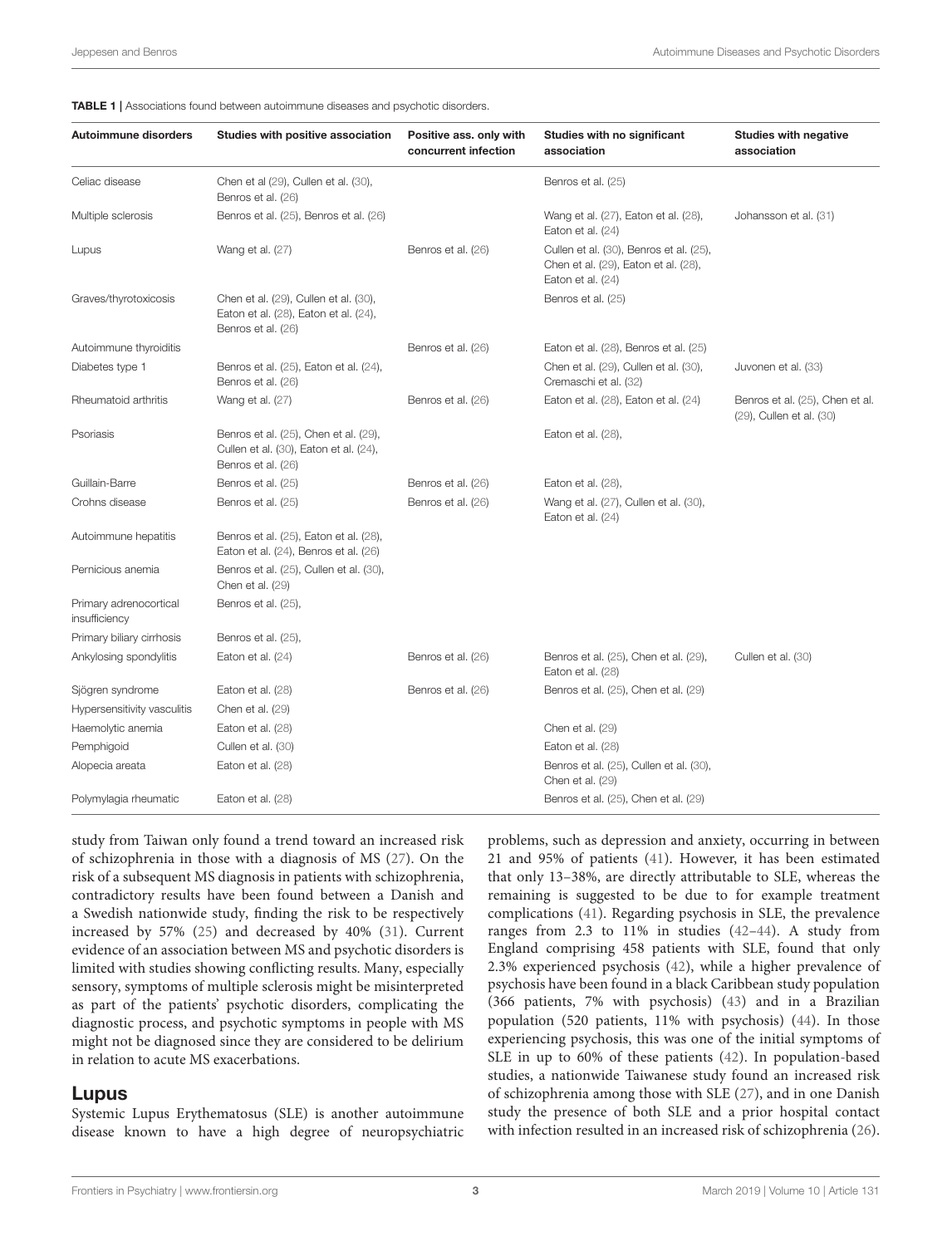None of the other epidemiological studies have found significant association between psychotic disorders and SLE [\(24,](#page-7-19) [25,](#page-7-21) [28,](#page-7-23) [30\)](#page-7-25), but noteworthy, the number of cases available was very small in all studies, limiting the significance of possible findings. In summary, large scale studies with a greater number of cases have been able to find positive associations between SLE and psychotic disorders, while smaller studies have failed to do so.

### Autoimmune Thyroid Disorders

Graves' disease, the most common cause of hyperthyroidism, is also known to be linked to neuropsychiatric issues, and some even present with psychotic disorders [\(45\)](#page-8-6). A German study found that in a cohort of 100 patients with a schizophreniform illness, 19 had increases antithyroid autoantibodies in sera, and 13 showed signs of intrathecal synthesis hereof [\(46\)](#page-8-7). In epidemiological studies, both Graves' disease and thyrotoxicosis have been linked with an increased risk of schizophrenia [\(24,](#page-7-19) [26,](#page-7-22) [30\)](#page-7-25). Additionally, the prevalence hereof has been found to be increased among individuals with schizophrenia [\(28,](#page-7-23) [29\)](#page-7-20), though this finding has not been replicated in all studies [\(25,](#page-7-21) [32\)](#page-7-31). Hence, most studies indicate a positive association between Graves' disease/thyrotoxicosis and psychotic disorders.

No studies has been able to show a significant association between autoimmune thyroiditis and schizophrenia on an individual level [\(24,](#page-7-19) [28\)](#page-7-23), but one Danish study found an increased incidence among parents and siblings of patients with schizophrenia [\(28\)](#page-7-23).

#### Diabetes Type 1

Diabetes mellitus type 1 is a disease characterized by the presence of glutamic acid decarboxylase (GAD) antibodies. These autoantibodies have been linked with neurological problems [\(47\)](#page-8-8), and thus have shown ability to cross the blood brain barrier, making them an interesting topic in the discussion of pathophysiological mechanisms. However, conflicting results have been found regarding the association of type 1 diabetes and psychotic disorders. Two Danish studies found an increased risk of schizophrenia when suffering from type 1 diabetes [\(24,](#page-7-19) [26\)](#page-7-22), and one found an increased risk of type 1 diabetes after having been diagnosed with schizophrenia [\(25\)](#page-7-21). This, however, was not replicated neither in a Swedish cohort [\(32\)](#page-7-31), a Taiwanese cohort [\(29\)](#page-7-20) nor in the recent meta-analysis [\(30\)](#page-7-25), and a Finnish study even found a negative association [\(33\)](#page-7-32). In summary, there does not seem to be a clear association between type 1 Diabetes and psychosis.

### Rheumatoid Arthritis

A disease which has consistently been found to be negatively associated with schizophrenia is rheumatoid arthritis (RA). This apparent "protective" effect of schizophrenia on the development of rheumatoid arthritis was investigated as early as the 1950s [\(48,](#page-8-9) [49\)](#page-8-10). The negative association between the two has since been backed by epidemiological studies, finding decreased risk of schizophrenia in those with RA [\(30\)](#page-7-25) and vice versa [\(25,](#page-7-21) [29,](#page-7-20) [50,](#page-8-11) [51\)](#page-8-12). However, some studies did not find associations [\(24,](#page-7-19) [52\)](#page-8-13), and regarding the association on the risk of psychosis after a RA diagnosis, more controversy exist, with a Danish study finding that a combined history of a hospital contact due to infection and RA increased the risk of schizophrenia [\(26\)](#page-7-22) and a new Taiwanese study finding an increased risk of developing schizophrenia in individuals with a history of RA [\(27\)](#page-7-24). Moreover, a Danish study found an increased prevalence of RA in the family of those with schizophrenia [\(28\)](#page-7-23). One explanation of the consistent finding of negative association with subsequent RA diagnosis after a schizophrenia diagnosis could be that RA tends to be underdiagnosed in those suffering from psychotic disorder, and in concordance with this, both a Swedish and Danish nationwide study has shown that the same negative association can be found with other musculoskeletal diseases [\(50,](#page-8-11) [51\)](#page-8-12).

### Autoimmune Encephalitis

Something that really spiked the interest in autoimmunity as a player in mental illness, was the discovery of autoimmune encephalitis. As a group, these diseases are characterized by the presence of neuronal surface antibodies (NSAbs) and symptoms include psychiatric and cognitive alterations, seizures and movement disorders, with the most commonly affected part of the brain being the limbic system. The most discussed antibody in psychotic disorders at the moment is the N-methyl-Daspartate receptor (NMDA-R) antibody. It has been reported that as many as 74% of patients suffering from NMDA-R encephalitis experience psychotic symptoms [\(53,](#page-8-14) [54\)](#page-8-15), and a recent smaller study found that 13% were initially admitted to the hospital with a psychiatric diagnosis [\(55\)](#page-8-16). Multiple studies have investigated the frequency of NMDA-R antibodies in schizophrenia, but so far most have only had access to serum not CSF, most have had no healthy control group, and results have varied markedly [\(56\)](#page-8-17).

### Other Autoimmune Diseases

Associations have been found between psychotic disorders and other autoimmune diseases as well. The incidence of psoriasis have been found to be significantly increased in individuals with schizophrenia [\(25,](#page-7-21) [29\)](#page-7-20), but not in all studies [\(28\)](#page-7-23). Increased incidence of psoriasis have also been found in individuals with a family history of schizophrenia [\(28\)](#page-7-23). In addition, the risk of developing schizophrenia has been found in multiple studies to be increased in those with a history of psoriasis [\(24,](#page-7-19) [26,](#page-7-22) [30\)](#page-7-25), with an additional increase when combined with a prior hospital contact due to an infection [\(26\)](#page-7-22). The risk of developing Guillain-Barré syndrome, an autoimmune disease attacking peripheral nerves, has been found to be increased markedly in individuals with schizophrenia [\(25\)](#page-7-21), and when having both a history of a hospital contact with an infection as wells as Guillain-Barré, the risk of developing schizophrenia has also been found to be increased [\(26\)](#page-7-22). However, one other study found no association [\(28\)](#page-7-23)**.** Autoimmune hepatitis has been found to be greatly associated with psychotic disorders as well, with both individual history and family history hereof increasing the risk of schizophrenia [\(24,](#page-7-19) [26\)](#page-7-22), and schizophrenia increasing the risk of autoimmune hepatitis [\(25\)](#page-7-21). Some evidence of an association between schizophrenia and Crohn's disease has also been found [\(25,](#page-7-21) [26\)](#page-7-22), though no significantly increased risk was shown in two other studies [\(24,](#page-7-19) [27\)](#page-7-24) or the recent meta-analysis [\(30\)](#page-7-25).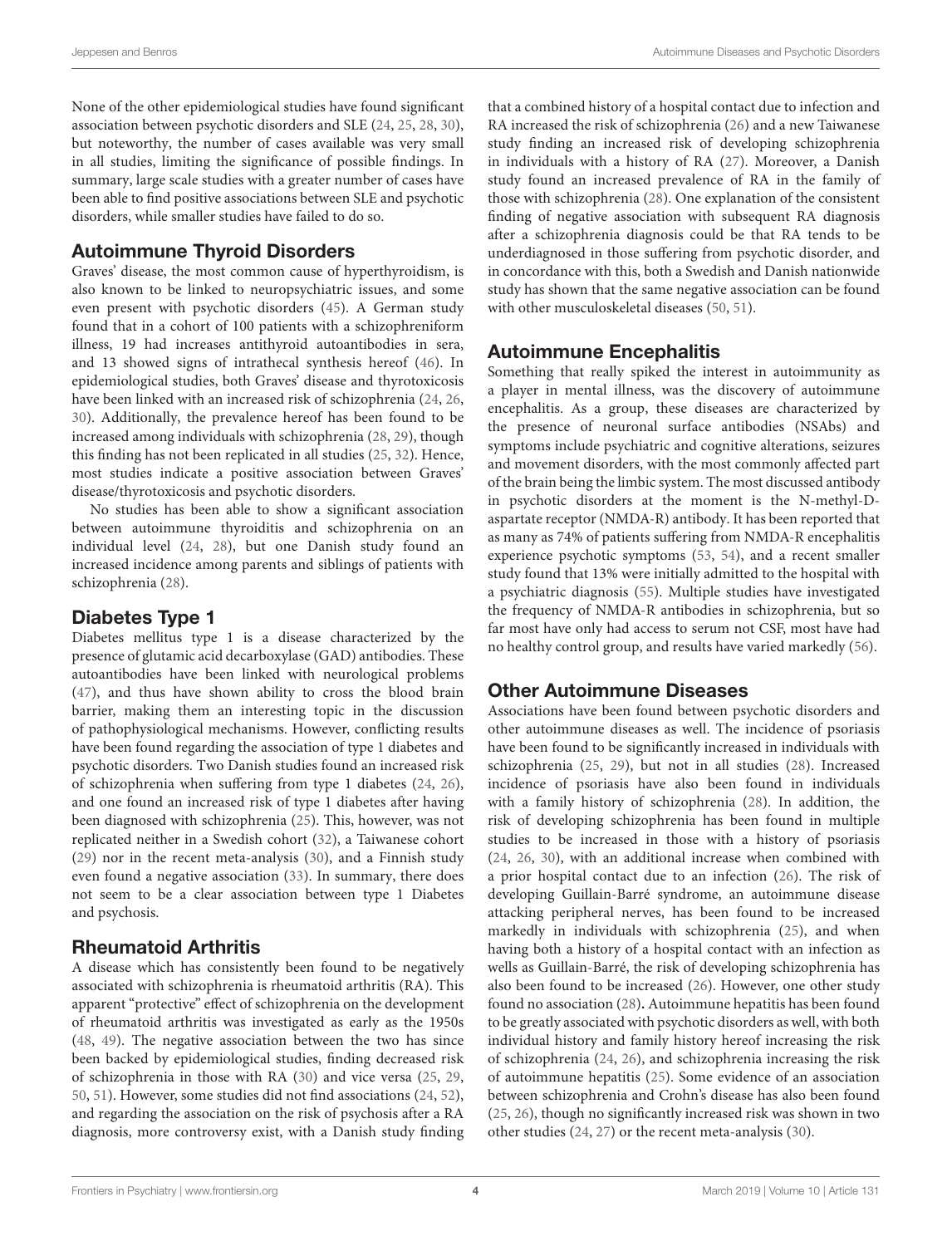# POSSIBLE MECHANISMS

The potential etiological background and the many factors that can influence the association between autoimmune diseases and psychosis are numerous and not mutually exclusive as outlined in the following sections. For an overview hereof, see **[Figure 1](#page-5-0)**.

## Antibodies

One potential contributing factor to the link between some autoimmune diseases with mental illness, can be the presence of neuronal surface antibodies (NSAbs). GAD-antibodies have been linked with multiple neurological problems [\(47\)](#page-8-8), and in neuropsychiatric lupus, an increased amount of antibodies was found both in serum and CSF compared to lupus with no neuropsychiatric manifestation [\(57\)](#page-8-18). Furthermore, gliadin antibodies, associated with celiac disease, have been found to be increased in the serum of patients with recent onset schizophrenia [\(58\)](#page-8-19). With the discovery of NMDA-receptor encephalitis, and its ability to mimic mental disorders, the interest spiked further, and with GAD-antibodies being able to induce limbic encephalitis [\(59,](#page-8-20) [60\)](#page-8-21) and antibodies reacting with the NR2 subunit of NMDA being present in some cases of lupus [\(61\)](#page-8-22), a possible link emerged.

Many studies have sought to evaluate the presence of multiple different NSAbs in mental illness, but so far, consistency in methods and assays have limited the generalization of the findings [\(56,](#page-8-17) [62\)](#page-8-23). Many studies have lacked a healthy control group to compare their results with, and most studies have included serum but not CSF samples. The relevance of circulating NSAbs in serum is still unknown, and therefore comprehensive studies including healthy controls evaluating antibodies in both CSF and serum is needed to increase knowledge further.

### Dysregulated Immune System

A dysregulated balance between regulatory T cells and Th17 cells have been described to be essential for immunological homeostasis and have been implicated in the development of several autoimmune disorders [\(63\)](#page-8-24). Signs of a dysregulated immune system has also been found in mental illnesses and might play a role in the association found between the two.

A meta-analysis found that levels of several lymphocytes differed when examining patients with schizophrenia compared to healthy controls [\(64\)](#page-8-25), and studies have linked decreased regulatory T cells with negative symptoms and cognitive deficits [\(65\)](#page-8-26), as well as increased levels of Th17 with psychopathology [\(66\)](#page-8-27).

In recent years, B cells have received increasing attention in the pathology of autoimmunity, and have been implicated to play a big role in for example MS, where it has also been found that anti B-cell antigen (anti-CD20) have great efficacy in the treatment hereof [\(67\)](#page-8-28). It has been shown that oligoclonal bands (OCBs) in the CSF, something which is found in approximately 90% of patients with MS, is a sign of ongoing stimulation and maturation of antibody-expressing B-cells [\(68\)](#page-8-29). Interestingly, a recent meta-analysis found that OCBs were found in the CSF of up to 12.5% of patients with schizophrenia [\(14\)](#page-7-11).

Another frequent finding in patients with schizophrenia is increased levels of pro-inflammatory and decreased levels of antiinflammatory cytokines in serum [\(10\)](#page-7-8). Dysregulation of the antiinflammatory cytokine IL-10 has been found to be linked with abnormal responses to common infections, and to increase the risk of developing autoimmune diseases [\(69\)](#page-8-30).

# Infections as a Common Risk Factor

It is thought that one of the most important triggers for developing autoimmune diseases is infection [\(70\)](#page-8-31), and it is known that infectious encephalitis, specifically with herpessimplex virus, markedly increases the risk of developing NMDAreceptor encephalitis [\(71\)](#page-8-32). As it was shown in a large Danish nationwide study, prior infection increased the risk of developing schizophrenia in a dose-response fashion [\(26\)](#page-7-22), and this finding has been repeated in other large studies [\(72,](#page-8-33) [73\)](#page-8-34). The effect of infection on risk of schizophrenia was present regardless of autoimmune diseases, but additionally, a significant synergy was found in those with both a history of autoimmunity and infections [\(26\)](#page-7-22). For many of the individual autoimmune diseases, it was seen that the effect on the risk of schizophrenia increased when a prior hospital contact due to infection was also present [\(26\)](#page-7-22).

Being exposed to viral or bacterial infection is known to increase the permeability of the blood-brain-barrier (BBB) [\(74\)](#page-8-35), which allows the entering into the central nervous system of immune cells and pro-inflammatory cytokines. This in itself might allow an inflammatory state in the brain, which has been theorized to play a role in the development of psychotic disorders. It may also explain the synergistic effect on risk of schizophrenia of having both an autoimmune disease and prior infections, as BBB disruption might also allow the entering of circulating antibodies. Supporting the role hereof, signs of a disrupted BBB has been found in patient with schizophrenia with evidence of increased albumin CSF:plasma ratio [\(75,](#page-8-36) [76\)](#page-8-37) and increased levels of circulating s100-b [\(77\)](#page-8-38).

It has also been found that infections during pregnancy increases the risk of schizophrenia in the offspring [\(78\)](#page-9-0). On the basis hereof, it has been considered whether infections during the prenatal phase might prime the immune system, making it more vulnerable and perhaps more likely to produce abnormal responses to later infections, resulting in increased inflammation. However, a new study have shown that even maternal infections before and after pregnancy increases the risk of mental illness [\(79\)](#page-9-1), which could also indicate a genetic susceptibility for infections associated with mental illness.

### **Genetics**

Both schizophrenia and autoimmune diseases are known to be highly hereditable. The most consistent finding in genetic studies of patients with schizophrenia, are differences in genes known to be linked to the immune system [\(80\)](#page-9-2), and several genetic loci that increases the risk of autoimmune diseases has been located [\(81\)](#page-9-3). As with schizophrenia, some of the discovered genetic loci in autoimmune diseases are located in the MHC region [\(82\)](#page-9-4). However, while one study found significant overlap in genes between MS and schizophrenia (but not MS and bipolar disorder)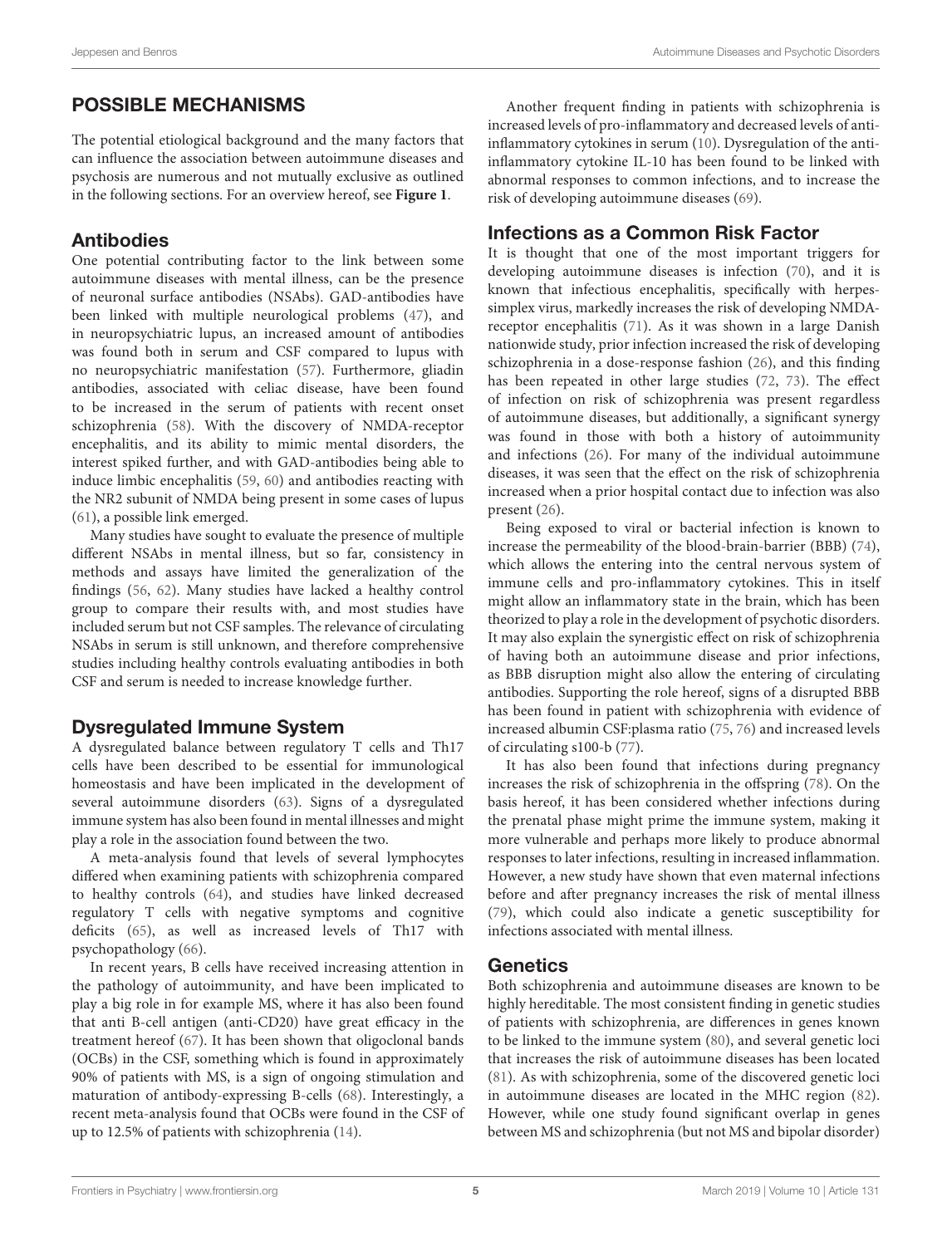

<span id="page-5-0"></span>[\(83\)](#page-9-5), another study found no genetic association between 25 different autoimmune diseases and schizophrenia [\(84\)](#page-9-6). Genetic pleiotropy has also been hypothesized to account for the negative association found between RA and schizophrenia, with genes found to be associated with schizophrenia possibly decreasing the risk of RA [\(85\)](#page-9-7).

Another possible role of genetics in the association of autoimmune diseases and psychotic disorders could be a hereditary susceptibility for shared risk factors. It has been hypothesized that some of the genetic findings associated with schizophrenia might increase the risk of having infections [\(86,](#page-9-8) [87\)](#page-9-9), that then subsequently increase the risk of both autoimmune diseases and psychotic disorders. Additionally, it has been theorized whether some individuals with schizophrenia, might have a genetic predisposition for an abnormal immune response to common infections and foreign pathogens, for example via differences in the HLA region and complement system [\(88,](#page-9-10) [89\)](#page-9-11), which in turn could increase the risk of developing autoimmune reactions. The complement system has also been implicated to play a role in neurodevelopment and -maturation [\(90\)](#page-9-12), and evidence of altered complement activity in patients with schizophrenia have been found (reviewed in [\(88\)](#page-9-10)).

#### The Microbiome

The gastro-intestinal tract of humans contains vast amounts of bacteria, phyla and other microorganisms, their genes collectively known as the microbiome, containing at least 100 times more genetic material than the human genome [\(91\)](#page-9-13). This area has received great attention in the research of many different illnesses in the last years and have been implicated as a possible etiological factor in both neuropsychiatric illnesses and autoimmune diseases. As early as 1953, interest in gastrointestinal inflammation in psychosis was raised, when a group of researchers found in an autopsy study that out of 82 patients with schizophrenia, 50% had gastritis, 88% enteritis and 92% colitis [\(92\)](#page-9-14). This study has not since been replicated, but other signs of microbiome dysbiosis in this group of patients has been found with significant difference between cases and controls in the presence of both bacteria and fungi [\(93\)](#page-9-15), and bacteriophages [\(94\)](#page-9-16). Studies so far have mainly focused on the oropharyngeal microbiome due to practical limitations. One study however, has looked into fecal microbiome, finding no significant difference between healthy controls and patients, but showing associations between microbiome composition and symptom severity and outcome [\(95\)](#page-9-17).

The composition of the microbiome has been hypothesized to be very important in the development of both the central nervous system [\(96\)](#page-9-18) and the immune system [\(97,](#page-9-19) [98\)](#page-9-20). Dysbiosis of the microbiome has been shown to affect both the Th1/Th2 balance and the ratio of T regulatory and Th17 cells, impacting the immune response to foreign pathogens [\(99\)](#page-9-21). Dysbiosis have been found to influence the T-cell mediated inflammation in MS patients [\(100,](#page-9-22) [101\)](#page-9-23), and has also been suspected to play a part in the development of celiac disease [\(102\)](#page-9-24), as well as non-gastro-intestinal autoimmune diseases [\(103\)](#page-9-25). In rodents, disruption of the microbiome has been found to impair social functioning [\(104\)](#page-9-26), behavior and cognition [\(105\)](#page-9-27), and induce neurodevelopmental disorders [\(106\)](#page-9-28).

An important function of the microbiome, seems to be its effect on the epithelial cells in the GI wall, with evidence implicating that the composition of the microbiome is important for the tightness of the gut-blood barrier [\(107\)](#page-9-29). Severance et al. [\(108\)](#page-9-30) found markers in the serum of patients with schizophrenia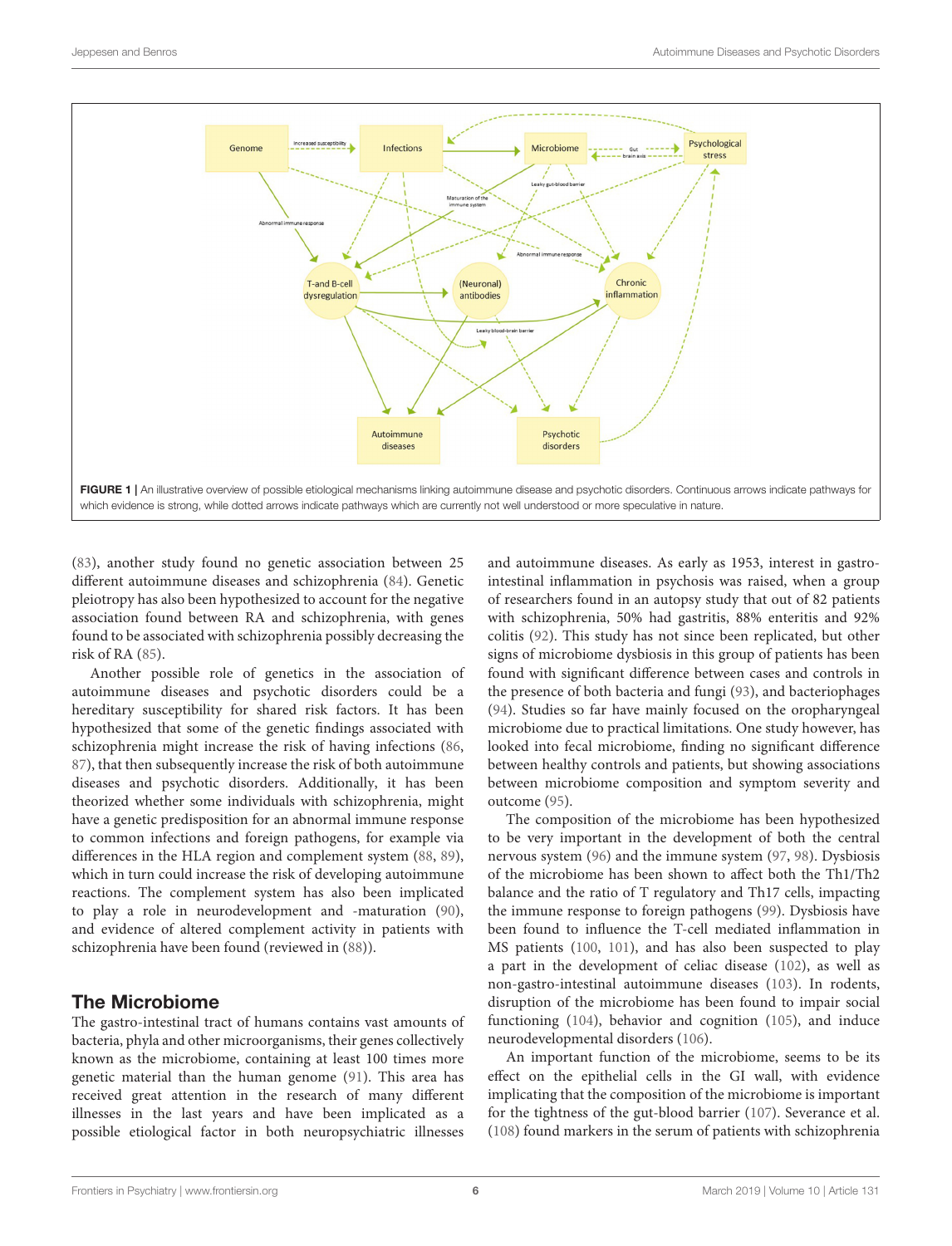indicating increased permeability, also known as "leaky gut." A leaky gut allows the entrance of foreign pathogens and antigens into the blood. It has been suspected to induce systemic inflammation, and in mice it has been found to even result in neuroinflammation [\(109\)](#page-9-31), both of which might increase the risk of mental illness and autoimmune diseases.

Interestingly, both infections and the treatment hereof with antibiotics can modulate the microbiome, linking the previously mentioned epidemiological findings of the influence of infections [\(26\)](#page-7-22) with the microbiome theory. Additionally, it has been theorized that maternal infection might alter both the maternal and fetal microbiome [\(110\)](#page-9-32), possibly impacting the immune system and neuropsychiatric development of the offspring.

A few studies have tried probiotic treatment in patients with schizophrenia, but no evidence of effect hereof on psychopathology has yet been found [\(111,](#page-9-33) [112\)](#page-9-34). However, further research on the actual composition of the microbiome in patients with mental illness as well as the possibility of using probiotics as treatment hereof is warranted.

#### Psychological Stress

Psychological stress such as sexual abuse, physical abuse, emotional/psychological abuse, neglect, parental death, and bullying, both in childhood and later on, has been associated with increased risk of psychotic disorders in multiple studies [\(113,](#page-9-35) [114\)](#page-10-0). A Swedish register-based study found that stressrelated disorders increased the risk of subsequent development of autoimmune disorders [\(115\)](#page-10-1) and, accordingly, in many other studies, stress have been found to be associated with disease onset and disease exacerbations in several autoimmune conditions [\(116\)](#page-10-2).

Stress can theoretically influence many of the abovementioned possible etiological factors. Acute psychological stress, even in brief episodes, have been found in a meta-analysis to increase circulating proinflammatory cytokines such as IL-6, IL-1β, and TNF-α [\(117\)](#page-10-3), possibly via the sympathetic nerve system and the HPA axis, and multiple adverse life events or stressful living conditions might therefore possibly contribute to a more chronic inflammatory state with dysregulation of immune response [\(118\)](#page-10-4).

Psychological stress have been thought to influence composition of the microbiome and vice versa, as well as the microbiome's effect on peripheral inflammation [\(119\)](#page-10-5). Additionally, it has been hypothesized to increase susceptibility to infections, with one study finding that healthy subjects with higher scores on questionnaires on psychological stress were more prone to developing clinical cold and respiratory infections after exposure to respiratory viruses [\(120\)](#page-10-6). Acute stress, for example as a result of a psychiatric disorder or hospitalization, may also lead to exacerbation in symptoms of autoimmune diseases, leading to the discovery of a disease formerly undiagnosed.

### CLINICAL IMPLICATIONS

The increasing knowledge on the potential involvement of inflammatory processes in mental disorders and the associations found between autoimmunity and psychotic disorders can help the expanding field of immuno-psychiatry and have impact on the outcome of patients. In the last couple of years, researchers have focused on the role of infections, autoantibodies and other immune components that plays a major role in autoimmune diseases. Potentially this might also be the case for mental disorders. Risk factors for both autoimmune diseases and schizophrenia includes an interaction between environmental factors, such as infections and stress, with genetic factors involving the HLA region. Autoimmune reactions with activation of immune components and the production of NSAbs can induce a broad spectrum of psychiatric symptoms, hereunder psychosis. The potential autoimmunemediated psychosis group might only be a small part of a broader immune-related psychosis group, and an even smaller fraction of the overall psychosis group. However, identification of this subgroup might allow for precision medicine strategies where immune-based treatment could possibly improve the psychotic symptoms. A quick discovery and treatment of autoimmune encephalitis markedly reduces the neuropsychiatric sequelae, and intensive immunotherapy in lupus patients with psychosis massively benefits psychiatric symptoms [\(42,](#page-8-3) [121\)](#page-10-7).

Focus on the association between autoimmunity and psychosis, regardless of etiology, is important, not only for researchers but also for the individual patient. It is known that patients suffering from schizophrenia have an excess early mortality, with a life expectancy up to 13.5 years shorter than the general population, primarily due to physical diseases [\(122\)](#page-10-8). Bearing this in mind and considering that patients with psychotic disorders might struggle with reporting on somatic symptoms, it is important for clinicians to be aware of an increased prevalence of autoimmune disease in this group. Symptoms from a disease such as celiac disease or rheumatoid arthritis might very well be overlooked and cast aside as a part of the patient's psychosis, or possibly adverse events caused by their treatment. With increasingly sufficient treatment strategies in autoimmune diseases, overlooking and therefore not treating these diseases, increases the health gap between those with schizophrenia and the general population even further. Therefore, patients with a psychotic disorder need to be thoroughly and frequently examined when presenting with symptoms possibly related to autoimmunity or other health problems.

### AUTHOR CONTRIBUTIONS

RJ was responsible for literature search and wrote the first draft of the manuscript. MB contributed with supervision and expert advice and revised the manuscript. All authors contributed to manuscript revision, read and approved the submitted version.

#### FUNDING

The work was funded by the Independent Research Fund Denmark (grant number 7025-00078B) and by an unrestricted grant from The Lundbeck Foundation (grant number R268- 2016-3925). The sponsor had no role in the present work.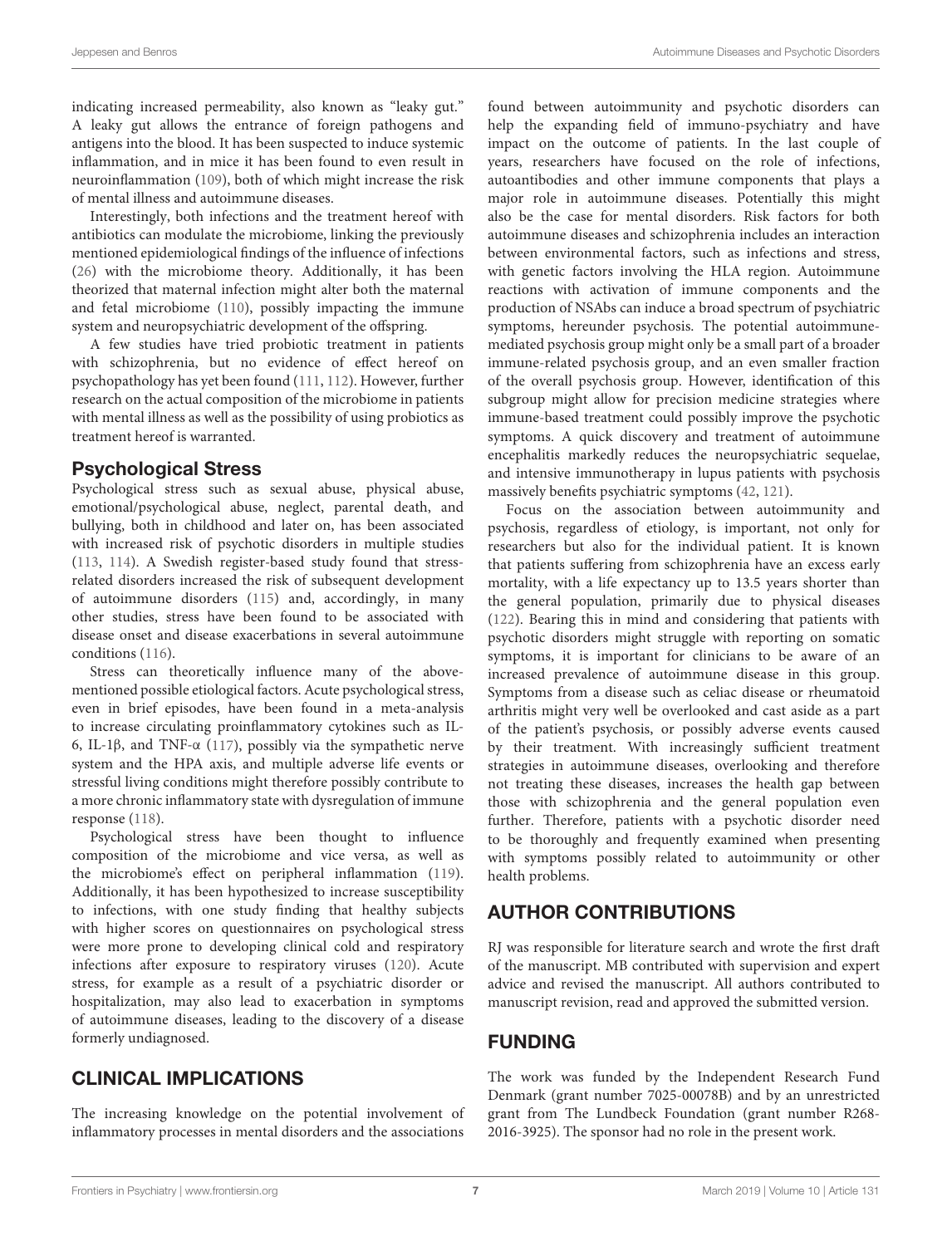# **REFERENCES**

- <span id="page-7-0"></span>1. Steinberg H, Kirkby K, Himmerich H. The historical development of immunoendocrine concepts of psychiatric disorders and their therapy. Int J Mol Sci. (2015) 16:28841–69. doi: [10.3390/ijms161226136](https://doi.org/10.3390/ijms161226136)
- <span id="page-7-1"></span>2. Bender L. Childhood schizophrenia. Psychiatr Q. (1953) 27:663–81.
- <span id="page-7-2"></span>3. Pilkington TL. The coincidence of rheumatoid arthritis and schizophrenia. J Nerv Ment Dis. (1956) 124:604–6. doi: [10.1097/00005053-195612000-00007](https://doi.org/10.1097/00005053-195612000-00007)
- <span id="page-7-3"></span>4. Trevathan RD, Tatum JC. Rarity of concurrence of psychosis and rheumatoid arthritis in individual patients; report of a case. J Nerv Ment Dis. (1954) 120:83–4.
- <span id="page-7-4"></span>5. Fessel WJ. Autoimmunity and mental illness. Arch Gen Psychiatry. (1962) 6:320. doi: [10.1001/archpsyc.1962.01710220062008](https://doi.org/10.1001/archpsyc.1962.01710220062008)
- <span id="page-7-5"></span>6. Heath RG, Krupp IM. Schizophrenia as an immunologic disorder. Arch Gen Psychiatry. (1967) 16:1. doi: [10.1001/archpsyc.1967.01730190003001](https://doi.org/10.1001/archpsyc.1967.01730190003001)
- <span id="page-7-6"></span>7. Zandi MS, Irani SR, Lang B, Waters P, Jones PB, McKenna P, et al. Diseaserelevant autoantibodies in first episode schizophrenia. J Neurol. (2011) 258:686–8. doi: [10.1007/s00415-010-5788-9](https://doi.org/10.1007/s00415-010-5788-9)
- 8. Steiner J, Walter M, Glanz W, Sarnyai Z, Bernstein H-G, Vielhaber S, et al. Increased prevalence of diverse N -Methyl-D-aspartate glutamate receptor antibodies in patients with an initial diagnosis of schizophrenia. JAMA Psychiatry. (2013) 70:271. doi: [10.1001/2013.jamapsychiatry.86](https://doi.org/10.1001/2013.jamapsychiatry.86)
- <span id="page-7-7"></span>9. Pollak TA, Rogers JP, Nagele RG, Peakman M, Stone JM, David AS, et al. Antibodies in the diagnosis, prognosis, and prediction of psychotic disorders. Schizophr Bull. (2018) 45:233–246. doi: [10.1093/schbul/sby021](https://doi.org/10.1093/schbul/sby021)
- <span id="page-7-8"></span>10. Miller BJ, Buckley P, Seabolt W, Mellor A, Kirkpatrick B. Metaanalysis of cytokine alterations in schizophrenia: clinical status and antipsychotic effects. Biol Psychiatry. (2011) 70:663–71. doi: [10.1016/j.biopsych.2011.04.013](https://doi.org/10.1016/j.biopsych.2011.04.013)
- <span id="page-7-9"></span>11. Goldsmith DR, Rapaport MH, Miller BJ. A meta-analysis of blood cytokine network alterations in psychiatric patients: comparisons between schizophrenia, bipolar disorder and depression. Mol Psychiatry. (2016) 21:1696–709. doi: [10.1038/mp.2016.3](https://doi.org/10.1038/mp.2016.3)
- <span id="page-7-10"></span>12. Bechter K, Reiber H, Herzog S, Fuchs D, Tumani H, Maxeiner HG. Cerebrospinal fluid analysis in affective and schizophrenic spectrum disorders: identification of subgroups with immune responses and blood–CSF barrier dysfunction. J Psychiatr Res. (2010) 44:321–30. doi: [10.1016/j.jpsychires.2009.08.008](https://doi.org/10.1016/j.jpsychires.2009.08.008)
- 13. Cavanagh J, Klados MA, Tebartz Van Elst L, Endres D, Perlov E, Baumgartner A, et al. Immunological findings in psychotic syndromes: a tertiary care hospital's CSF sample of 180 patients. (2015) 9:476. doi: [10.3389/fnhum.2015.00476](https://doi.org/10.3389/fnhum.2015.00476)
- <span id="page-7-11"></span>14. Orlovska-Waast S, Köhler-Forsberg O, Brix SW, Nordentoft M, Kondziella D, Krogh J, et al. Cerebrospinal fluid markers of inflammation and infections in schizophrenia and affective disorders: a systematic review and metaanalysis. Mol Psychiatry. (2018) doi: [10.1038/s41380-018-0220-4.](https://doi.org/10.1038/s41380-018-0220-4) [Epub ahead of print].
- <span id="page-7-12"></span>15. Khandaker GM, Pearson RM, Zammit S, Lewis G, Jones PB. Association of serum interleukin 6 and C-reactive protein in childhood with depression and psychosis in young adult life: a population-based longitudinal study. JAMA psychiatry. (2014) 71:1121–8. doi: [10.1001/jamapsychiatry.2014.1332](https://doi.org/10.1001/jamapsychiatry.2014.1332)
- <span id="page-7-13"></span>16. Metcalf SA, Jones PB, Nordstrom T, Timonen M, Mäki P, Miettunen J, et al. Serum C-reactive protein in adolescence and risk of schizophrenia in adulthood: a prospective birth cohort study. Brain Behav Immun. (2017) 59:253–9. doi: [10.1016/j.bbi.2016.09.008](https://doi.org/10.1016/j.bbi.2016.09.008)
- <span id="page-7-14"></span>17. Mondelli V, Ciufolini S, Belvederi Murri M, Bonaccorso S, Di Forti M, Giordano A, et al. Cortisol and inflammatory biomarkers predict poor treatment response in first episode psychosis. Schizophr Bull. (2015) 41:1162– 70. doi: [10.1093/schbul/sbv028](https://doi.org/10.1093/schbul/sbv028)
- <span id="page-7-15"></span>18. Girgis RR, Ciarleglio A, Choo T, Haynes G, Bathon JM, Cremers S, et al. A randomized, double-blind, placebo-controlled clinical trial of tocilizumab, an interleukin-6 receptor antibody, for residual symptoms in schizophrenia. Neuropsychopharmacology. (2018) 43:1317–23. doi: [10.1038/npp.2017.258](https://doi.org/10.1038/npp.2017.258)
- 19. Vincenzi B, Stock S, Borba CPC, Cleary SM, Oppenheim CE, Petruzzi LJ, et al. A randomized placebo-controlled pilot study of pravastatin as an adjunctive therapy in schizophrenia patients: Effect on inflammation, psychopathology, cognition and lipid metabolism. Schizophr Res. (2014) 159:395–403. doi: [10.1016/j.schres.2014.08.021](https://doi.org/10.1016/j.schres.2014.08.021)
- 20. Müller N, Ulmschneider M, Scheppach C, Schwarz MJ, Ackenheil M, Möller H-J, et al. COX-2 inhibition as a treatment approach in schizophrenia: Immunological considerations and clinical effects of celecoxib add-on therapy. Eur Arch Psychiatry Clin Neurosci. (2004) 254:14– 22. doi: [10.1007/s00406-004-0478-1](https://doi.org/10.1007/s00406-004-0478-1)
- <span id="page-7-16"></span>21. Laan W, Grobbee DE, Selten J-P, Heijnen CJ, Kahn RS, Burger H. Adjuvant aspirin therapy reduces symptoms of schizophrenia spectrum disorders. J Clin Psychiatry. [\(2010\) 71:520–7. doi: 10.4088/JCP.09m05](https://doi.org/10.4088/JCP.09m05117yel) 117yel
- <span id="page-7-17"></span>22. Al-Diwani AAJ, Pollak TA, Irani SR, Lennox BR. Psychosis: an autoimmune disease? Immunology. (2017) 152:388–401. doi: [10.1111/imm.12795](https://doi.org/10.1111/imm.12795)
- <span id="page-7-18"></span>23. Saha S, Chant D, Welham J, McGrath J. A systematic review of the prevalence of schizophrenia. PLoS Med. (2005) 2:e141. doi: [10.1371/journal.pmed.0020141](https://doi.org/10.1371/journal.pmed.0020141)
- <span id="page-7-19"></span>24. Eaton WW, Pedersen MG, Nielsen PR, Mortensen PB. Autoimmune diseases, bipolar disorder, and non-affective psychosis. Bipolar Disord. (2010) 12:638–46. doi: [10.1111/j.1399-5618.2010.00853.x](https://doi.org/10.1111/j.1399-5618.2010.00853.x)
- <span id="page-7-21"></span>25. Benros ME, Pedersen MG, Rasmussen H, Eaton WW, Nordentoft M, Mortensen PB. A nationwide study on the risk of autoimmune diseases in individuals with a personal or a family history of schizophrenia and related psychosis. Am J Psychiatry. (2014) 171:218–26. doi: [10.1176/appi.ajp.2013.13010086](https://doi.org/10.1176/appi.ajp.2013.13010086)
- <span id="page-7-22"></span>26. Benros ME, Nielsen PR, Nordentoft M, Eaton WW, Dalton SO, Mortensen PB. Autoimmune diseases and severe infections as risk factors for schizophrenia: a 30-year population-based register study. Am J Psychiatry. [\(2011\) 168:1303–10. doi: 10.1176/appi.ajp.2011.110](https://doi.org/10.1176/appi.ajp.2011.11030516) 30516
- <span id="page-7-24"></span>27. Wang L-Y, Chen S-F, Chiang J-H, Hsu C-Y, Shen Y-C. Autoimmune diseases are associated with an increased risk of schizophrenia: a nationwide population-based cohort study. Schizophr Res. (2018). doi: [10.1016/j.schres.2018.06.033](https://doi.org/10.1016/j.schres.2018.06.033)
- <span id="page-7-23"></span>28. Eaton WW, Byrne M, Ewald H, Mors O, Chen C-Y, Agerbo E, et al. Association of schizophrenia and autoimmune diseases: linkage of danish national registers. Am J Psychiatry. (2006) 163:521–8. doi: [10.1176/appi.ajp.163.3.521](https://doi.org/10.1176/appi.ajp.163.3.521)
- <span id="page-7-20"></span>29. Chen S-J, Chao Y-L, Chen C-Y, Chang C-M, Wu EC-H, Wu C-S, et al. Prevalence of autoimmune diseases in in-patients with schizophrenia: nationwide population-based study. Br J Psychiatry. (2012) 200:374–80. doi: [10.1192/bjp.bp.111.092098](https://doi.org/10.1192/bjp.bp.111.092098)
- <span id="page-7-25"></span>30. Cullen AE, Holmes S, Pollak TA, Blackman G, Joyce DW, Kempton MJ, et al. Associations between non-neurological autoimmune disorders and psychosis: a meta-analysis. Biol Psychiatry. (2018) 85:35–48. doi: [10.1016/j.biopsych.2018.06.016](https://doi.org/10.1016/j.biopsych.2018.06.016)
- <span id="page-7-30"></span>31. Johansson V, Lundholm C, Hillert J, Masterman T, Lichtenstein P, Landén M, et al. Multiple sclerosis and psychiatric disorders: comorbidity and sibling risk in a nationwide Swedish cohort. Mult Scler J. (2014) 20:1881–91. doi: [10.1177/1352458514540970](https://doi.org/10.1177/1352458514540970)
- <span id="page-7-31"></span>32. Cremaschi L, Kardell M, Johansson V, Isgren A, Sellgren CM, Altamura AC, et al. Prevalences of autoimmune diseases in schizophrenia, bipolar I and II disorder, and controls. Psychiatry Res. (2017) 258:9–14. doi: [10.1016/j.psychres.2017.09.071](https://doi.org/10.1016/j.psychres.2017.09.071)
- <span id="page-7-32"></span>33. Juvonen H, Reunanen A, Haukka J, Muhonen M, Suvisaari J, Arajärvi R, et al. Incidence of schizophrenia in a nationwide cohort of patients with type 1 diabetes mellitus. Arch Gen Psychiatry. (2007) 64:894–9. doi: [10.1001/archpsyc.64.8.894](https://doi.org/10.1001/archpsyc.64.8.894)
- <span id="page-7-26"></span>34. Dohan FC. Wheat "consumption" and hospital admissions for schizophrenia during world war II. a preliminary report. Am J Clin Nutr. (1966) 18:7–10. doi: [10.1093/ajcn/18.1.7](https://doi.org/10.1093/ajcn/18.1.7)
- 35. Dohan F. CŒLIAC DISEASE AND SCHIZOPHRENIA. Lancet. (1970) 295:897–8. doi: [10.1016/S0140-6736\(70\)91729-0](https://doi.org/10.1016/S0140-6736(70)91729-0)
- <span id="page-7-27"></span>36. Dohan FC, Harper EH, Clark MH, Rodrigue RB, Zigas V. Is schizophrenia rare if grain is rare? Biol Psychiatry. (1984) 19:385–99.
- <span id="page-7-28"></span>37. Singh MM, Kay SR. Wheat gluten as a pathogenic factor in schizophrenia. Science. (1976) 191:401–2.
- <span id="page-7-29"></span>38. Jackson J, Eaton W, Cascella N, Fasano A, Warfel D, Feldman S, et al. A gluten-free diet in people with schizophrenia and anti-tissue transglutaminase or anti-gliadin antibodies. Schizophr Res. (2012) 140:262–3. doi: [10.1016/j.schres.2012.06.011](https://doi.org/10.1016/j.schres.2012.06.011)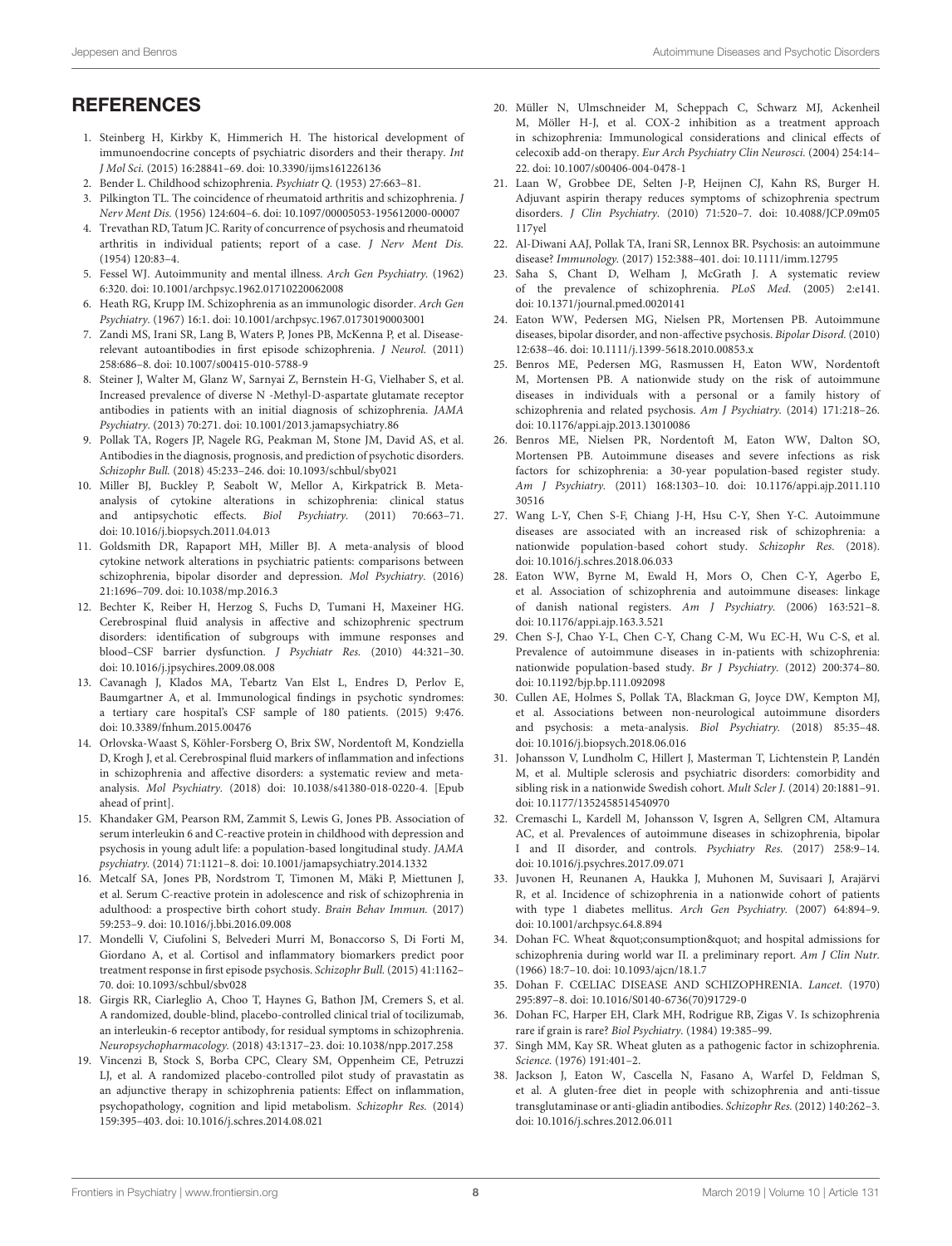- <span id="page-8-0"></span>39. Murphy R, O'Donoghue S, Counihan T, McDonald C, Calabresi PA, Ahmed MA, et al. Neuropsychiatric syndromes of multiple sclerosis. J Neurol Neurosurg Psychiatry. (2017) 88:697–708. doi: [10.1136/jnnp-2016-315367](https://doi.org/10.1136/jnnp-2016-315367)
- <span id="page-8-1"></span>40. Marrie RA, Fisk JD, Tremlett H, Wolfson C, Warren S, Tennakoon A, et al. CIHR team in the epidemiology and impact of comorbidity on multiple sclerosis. differences in the burden of psychiatric comorbidity in MS vs the general population. Neurology. (2015) 85:1972–9. doi: [10.1212/WNL.0000000000002174](https://doi.org/10.1212/WNL.0000000000002174)
- <span id="page-8-2"></span>41. Tay SH, Mak A. Diagnosing and attributing neuropsychiatric events to systemic lupus erythematosus: time to untie the Gordian knot? Rheumatology. (2016) 56:i14–24. doi: [10.1093/rheumatology/kew338](https://doi.org/10.1093/rheumatology/kew338)
- <span id="page-8-3"></span>42. Pego-Reigosa JM, Isenberg DA. Psychosis due to systemic lupus erythematosus: characteristics and long-term outcome of this rare manifestation of the disease. Rheumatology (Oxford). (2008) 47:1498–502. doi: [10.1093/rheumatology/ken260](https://doi.org/10.1093/rheumatology/ken260)
- <span id="page-8-5"></span>43. Flower C, Hambleton I, Corbin D, Marquez S, Edghill R. The spectrum of neuropsychiatric lupus in a black caribbean population: a report of the Barbados National Lupus Registry. Lupus. (2017) 26:1034–41. doi: [10.1177/0961203317692431](https://doi.org/10.1177/0961203317692431)
- <span id="page-8-4"></span>44. Appenzeller S, Cendes F, Costallat LTL. Acute psychosis in systemic lupus erythematosus. Rheumatol Int. (2008) 28:237–43. doi: [10.1007/s00296-007-0410-x](https://doi.org/10.1007/s00296-007-0410-x)
- <span id="page-8-6"></span>45. Golub D, Rodack V. Antipsychotics in hyperthyroid-related psychosis: case report and systematic review. Neuro Endocrinol Lett. (2018) 39:65–74.
- <span id="page-8-7"></span>46. Endres D, Dersch R, Hochstuhl B, Fiebich B, Hottenrott T, Perlov E, et al. Intrathecal thyroid autoantibody synthesis in a subgroup of patients with schizophreniform syndromes. J Neuropsychiatry Clin Neurosci. (2017) 29:365–74. doi: [10.1176/appi.neuropsych.16110296](https://doi.org/10.1176/appi.neuropsych.16110296)
- <span id="page-8-8"></span>47. Baizabal-Carvallo JF, Alonso-Juarez M. Cerebellar disease associated with anti-glutamic acid decarboxylase antibodies: review. J Neural Transm. (2017) 124:1171–82. doi: [10.1007/s00702-017-1754-3](https://doi.org/10.1007/s00702-017-1754-3)
- <span id="page-8-9"></span>48. Trevathan R, Tatum JC. Rarity of concurrence of psychosis and rheumatoid arthritis in individual patients; report of a case. J Nerv Mental Dis. (1954) 120:83–4.
- <span id="page-8-10"></span>49. Bender L. Childhood schizophrenia. Psychiatr Q. (1953) 27:663–81. doi: [10.1007/BF01562517](https://doi.org/10.1007/BF01562517)
- <span id="page-8-11"></span>50. Sellgren C, Frisell T, Lichtenstein P, Landen M, Askling J. The association between schizophrenia and rheumatoid arthritis: a nationwide populationbased swedish study on intraindividual and familial risks. Schizophr Bull. (2014) 40:1552–9. doi: [10.1093/schbul/sbu054](https://doi.org/10.1093/schbul/sbu054)
- <span id="page-8-12"></span>51. Mors O, Mortensen PB, Ewald H. A population-based register study of the association between schizophrenia and rheumatoid arthritis. Schizophr Res. (1999) 40:67–74.
- <span id="page-8-13"></span>52. Marrie RA, Hitchon CA, Walld R, Patten SB, Bolton JM, Sareen J, et al. Increased burden of psychiatric disorders in rheumatoid arthritis. Arthritis Care Res. (2018) 70:970–8. doi: [10.1002/acr.23539](https://doi.org/10.1002/acr.23539)
- <span id="page-8-14"></span>53. Irani SR, Bera K, Waters P, Zuliani L, Maxwell S, Zandi MS, et al. N-methyl-D-aspartate antibody encephalitis: temporal progression of clinical and paraclinical observations in a predominantly non-paraneoplastic disorder of both sexes. Brain J Neurol. (2010) 133:1655–67. doi: [10.1093/brain/awq113](https://doi.org/10.1093/brain/awq113)
- <span id="page-8-15"></span>54. Kayser MS, Titulaer MJ, Gresa-Arribas N, Dalmau J. Frequency and characteristics of isolated psychiatric episodes in anti– N -Methyld -aspartate receptor encephalitis. JAMA Neurol. (2013) 70:1133. doi: [10.1001/jamaneurol.2013.3216](https://doi.org/10.1001/jamaneurol.2013.3216)
- <span id="page-8-16"></span>55. Baumgartner A, Rauer S, Hottenrott T, Leypoldt F, Ufer F, Hegen H, et al. Admission diagnoses of patients later diagnosed with autoimmune encephalitis. J Neurol. (2018) 266:124–132. doi: [10.1007/s00415-018-9105-3](https://doi.org/10.1007/s00415-018-9105-3)
- <span id="page-8-17"></span>56. Pollak TA, McCormack R, Peakman M, Nicholson TR, David AS. Prevalence of anti-N-methyl-d-aspartate (NMDA) receptor antibodies in patients with schizophrenia and related psychoses: a systematic review and meta-analysis. Psychol Med. (2014) 44:2475–87. doi: [10.1017/S003329171300295X](https://doi.org/10.1017/S003329171300295X)
- <span id="page-8-18"></span>57. Ho RC, Thiaghu C, Ong H, Lu Y, Ho CS, Tam WW, et al. A meta-analysis of serum and cerebrospinal fluid autoantibodies in neuropsychiatric systemic lupus erythematosus. Autoimmun Rev. (2016) 15:124–38. doi: [10.1016/j.autrev.2015.10.003](https://doi.org/10.1016/j.autrev.2015.10.003)
- <span id="page-8-19"></span>58. Dickerson F, Stallings C, Origoni A, Vaughan C, Khushalani S, Leister F, et al. Markers of gluten sensitivity and celiac disease in recent-onset

psychosis and multi-episode schizophrenia. Biol Psychiatry. (2010) 68:100–4. doi: [10.1016/j.biopsych.2010.03.021](https://doi.org/10.1016/j.biopsych.2010.03.021)

- <span id="page-8-20"></span>59. Matà S, Muscas GC, Naldi I, Rosati E, Paladini S, Cruciatti B, et al. Non-paraneoplastic limbic encephalitis associated with anti-glutamic acid decarboxylase antibodies. J Neuroimmunol. (2008) 199:155–9. doi: [10.1016/j.jneuroim.2008.05.015](https://doi.org/10.1016/j.jneuroim.2008.05.015)
- <span id="page-8-21"></span>60. Malter MP, Helmstaedter C, Urbach H, Vincent A, Bien CG. Antibodies to glutamic acid decarboxylase define a form of limbic encephalitis. Ann Neurol. (2010) 67:470–8. doi: [10.1002/ana.21917](https://doi.org/10.1002/ana.21917)
- <span id="page-8-22"></span>61. DeGiorgio LA, Konstantinov KN, Lee SC, Hardin JA, Volpe BT, Diamond B. A subset of lupus anti-DNA antibodies cross-reacts with the NR2 glutamate receptor in systemic lupus erythematosus. Nat Med. (2001) 7:1189–93. doi: [10.1038/nm1101-1189](https://doi.org/10.1038/nm1101-1189)
- <span id="page-8-23"></span>62. Al-Diwani A, Pollak TA, Langford AE, Lennox BR. Synaptic and neuronal autoantibody-associated psychiatric syndromes: controversies and hypotheses. Front psychiatry. (2017) 8:13. doi: [10.3389/fpsyt.2017.00013](https://doi.org/10.3389/fpsyt.2017.00013)
- <span id="page-8-24"></span>63. Diller ML, Kudchadkar RR, Delman KA, Lawson DH, Ford ML. Balancing inflammation: the link between Th17 and regulatory T Cells. Mediators Inflamm. (2016) 2016:6309219. doi: [10.1155/2016/6309219](https://doi.org/10.1155/2016/6309219)
- <span id="page-8-25"></span>64. Miller BJ, Gassama B, Sebastian D, Buckley P, Mellor A. Meta-analysis of lymphocytes in schizophrenia: clinical status and antipsychotic effects. Biol Psychiatry. (2013) 73:993–9. doi: [10.1016/j.biopsych.2012.09.007](https://doi.org/10.1016/j.biopsych.2012.09.007)
- <span id="page-8-26"></span>65. Fernandez-Egea E, Vértes PE, Flint SM, Turner L, Mustafa S, Hatton A, et al. Peripheral immune cell populations associated with cognitive deficits and negative symptoms of treatment-resistant schizophrenia. PLoS ONE. (2016) 11:e0155631. doi: [10.1371/journal.pone.0155631](https://doi.org/10.1371/journal.pone.0155631)
- <span id="page-8-27"></span>66. Ding M, Song X, Zhao J, Gao J, Li X, Yang G, et al. Activation of Th17 cells in drug naïve, first episode schizophrenia. Prog Neuro-Psychopharmacol Biol Psychiatry. (2014) 51:78–82. doi: [10.1016/j.pnpbp.2014.01.001](https://doi.org/10.1016/j.pnpbp.2014.01.001)
- <span id="page-8-28"></span>67. Disanto G, Morahan JM, Barnett MH, Giovannoni G, Ramagopalan S V. The evidence for a role of B cells in multiple sclerosis. Neurology. (2012) 78:823–32. doi: [10.1212/WNL.0b013e318249f6f0](https://doi.org/10.1212/WNL.0b013e318249f6f0)
- <span id="page-8-29"></span>68. Bankoti J, Apeltsin L, Hauser SL, Allen S, Albertolle ME, Witkowska HE, et al. In multiple sclerosis, oligoclonal bands connect to peripheral B-cell responses. Ann Neurol. (2014) 75:266–76. doi: [10.1002/ana.24088](https://doi.org/10.1002/ana.24088)
- <span id="page-8-30"></span>69. Iyer SS, Cheng G. Role of interleukin 10 transcriptional regulation in inflammation and autoimmune disease. Crit Rev Immunol. (2012) 32:23–63. doi: [10.1615/CritRevImmunol.v32.i1.30](https://doi.org/10.1615/CritRevImmunol.v32.i1.30)
- <span id="page-8-31"></span>70. Getts DR, Chastain EML, Terry RL, Miller SD. Virus infection, antiviral immunity, and autoimmunity. Immunol Rev. (2013) 255:197–209. doi: [10.1111/imr.12091](https://doi.org/10.1111/imr.12091)
- <span id="page-8-32"></span>71. Armangue T, Spatola M, Vlagea A, Mattozzi S, Cárceles-Cordon M, Martinez-Heras E, et al. Frequency, symptoms, risk factors, and outcomes of autoimmune encephalitis after herpes simplex encephalitis: a prospective observational study and retrospective analysis. Lancet Neurol. (2018) 17:760– 72. doi: [10.1016/S1474-4422\(18\)30244-8](https://doi.org/10.1016/S1474-4422(18)30244-8)
- <span id="page-8-33"></span>72. Nielsen PR, Benros ME, Mortensen PB. Hospital contacts with infection and risk of schizophrenia: a population-based cohort study with linkage of Danish national registers. Schizophr Bull. (2014) 40:1526–32. doi: [10.1093/schbul/sbt200](https://doi.org/10.1093/schbul/sbt200)
- <span id="page-8-34"></span>73. Nielsen PR, Laursen TM, Agerbo E. Comorbidity of schizophrenia and infection: a population-based cohort study. Soc Psychiatry Psychiatr Epidemiol. (2016) 51:1581–9. doi: [10.1007/s00127-016-1297-1](https://doi.org/10.1007/s00127-016-1297-1)
- <span id="page-8-35"></span>74. Chaudhuri JD. Blood brain barrier and infection. Med Sci Monit. (2016) 6:1213–22.
- <span id="page-8-36"></span>75. Melkersson K, Bensing S. Signs of impaired blood-brain barrier function and lower IgG synthesis within the central nervous system in patients with schizophrenia or related psychosis, compared to that in controls. Neuro Endocrinol Lett. (2018) 39:33–42.
- <span id="page-8-37"></span>76. Severance EG, Gressitt KL, Alaedini A, Rohleder C, Enning F, Bumb JM, et al. IgG dynamics of dietary antigens point to cerebrospinal fluid barrier or flow dysfunction in first-episode schizophrenia. Brain Behav Immun. (2015) 44:148–58. doi: [10.1016/j.bbi.2014.09.009](https://doi.org/10.1016/j.bbi.2014.09.009)
- <span id="page-8-38"></span>77. Aleksovska K, Leoncini E, Bonassi S, Cesario A, Boccia S, Frustaci A. Systematic review and meta-analysis of circulating S100B blood levels in schizophrenia. PLoS ONE. (2014) 9:e106342. doi: [10.1371/journal.pone.0106342](https://doi.org/10.1371/journal.pone.0106342)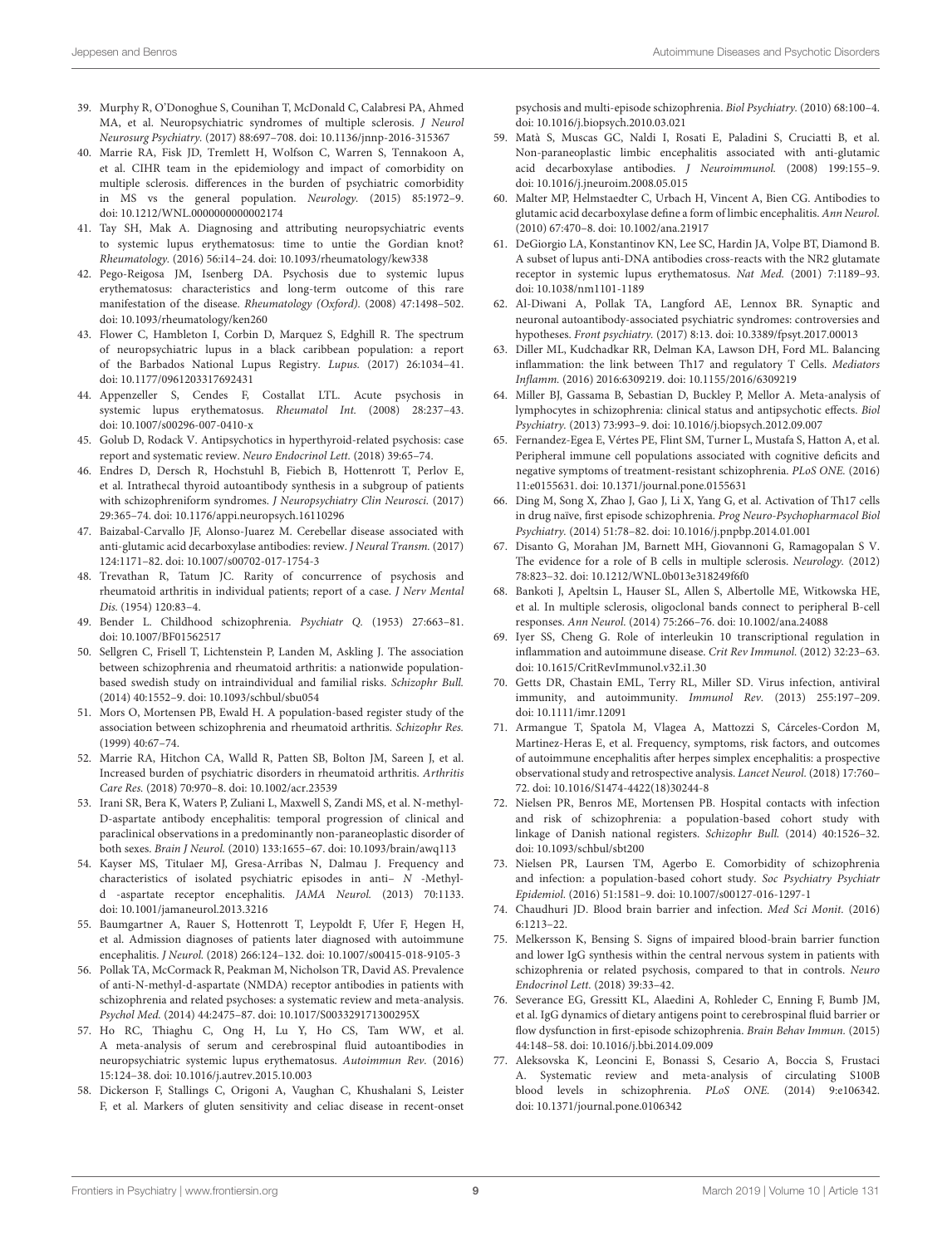- <span id="page-9-0"></span>78. Khandaker GM, Zimbron J, Lewis G, Jones PB. Prenatal maternal infection, neurodevelopment and adult schizophrenia: a systematic review of population-based studies. Psychol Med. (2013) 43:239–57. doi: [10.1017/S0033291712000736](https://doi.org/10.1017/S0033291712000736)
- <span id="page-9-1"></span>79. Lydholm CN, Köhler-Forsberg O, Nordentoft M, Yolken RH, Mortensen PB, Petersen L, Benros ME. Parental infections before, during, and after pregnancy as risk factors for mental disorders in childhood and adolescence: a nationwide danish study. Biol Psychiatry. (2018) 85:317–25. doi: [10.1016/j.biopsych.2018.09.013](https://doi.org/10.1016/j.biopsych.2018.09.013)
- <span id="page-9-2"></span>80. Biological insights from 108 schizophrenia-associated genetic loci. Nature. (2014) 511:421–7. doi: [10.1038/nature13595](https://doi.org/10.1038/nature13595)
- <span id="page-9-3"></span>81. Feero WG, Guttmacher AE, Cho JH, Gregersen PK. Genomic medicine genomics and the multifactorial nature of human autoimmune disease. N Engl J Med. (2011) 365:1612–23. doi: [10.1056/NEJMra1100030](https://doi.org/10.1056/NEJMra1100030)
- <span id="page-9-4"></span>82. Lie BA, Thorsby E. Several genes in the extended human MHC contribute to predisposition to autoimmune diseases. Curr Opin Immunol. (2005) 17:526–31. doi: [10.1016/J.COI.2005.07.001](https://doi.org/10.1016/J.COI.2005.07.001)
- <span id="page-9-5"></span>83. Andreassen OA, Harbo HF, Wang Y, Thompson WK, Schork AJ, Mattingsdal M, et al. Genetic pleiotropy between multiple sclerosis and schizophrenia but not bipolar disorder: differential involvement of immune-related gene loci. Mol Psychiatry. (2015) 20:207–14. doi: [10.1038/mp.2013.195](https://doi.org/10.1038/mp.2013.195)
- <span id="page-9-6"></span>84. Hoeffding LK, Rosengren A, Thygesen JH, Schmock H, Werge T, Hansen T. Evaluation of shared genetic susceptibility loci between autoimmune diseases and schizophrenia based on genome-wide association studies. Nord J Psychiatry. [\(2017\) 71:20–5. doi: 10.1080/08039488.2016.11](https://doi.org/10.1080/08039488.2016.1198420) 98420
- <span id="page-9-7"></span>85. Malavia TA, Chaparala S, Wood J, Chowdari K, Prasad KM, McClain L, et al. Generating testable hypotheses for schizophrenia and rheumatoid arthritis pathogenesis by integrating epidemiological, genomic, and protein interaction data. NPJ Schizophr. (2017) 3:11. doi: [10.1038/s41537-017-0010-z](https://doi.org/10.1038/s41537-017-0010-z)
- <span id="page-9-8"></span>86. Avramopoulos D, Pearce BD, Mcgrath J, Wolyniec P, Wang R, Eckart N. Infection and inflammation in schizophrenia and bipolar disorder: a genome wide study for interactions with genetic variation. PLoS ONE. (2015) 10:116696. doi: [10.1371/journal.pone.0116696](https://doi.org/10.1371/journal.pone.0116696)
- <span id="page-9-9"></span>87. Bamne M, Wood J, Chowdari K, Watson AM, Celik C, Mansour H, et al. Evaluation of HLA polymorphisms in relation to schizophrenia risk and infectious exposure. Schizophr Bull. (2012) 38:1149–54. doi: [10.1093/schbul/sbs087](https://doi.org/10.1093/schbul/sbs087)
- <span id="page-9-10"></span>88. Sekar A, Bialas AR, de Rivera H, Davis A, Hammond TR, Kamitaki N, et al. Schizophrenia risk from complex variation of complement component 4. Nature. (2016) 530:177–83. doi: [10.1038/nature16549](https://doi.org/10.1038/nature16549)
- <span id="page-9-11"></span>89. Nimgaonkar VL, Prasad KM, Chowdari KV, Severance EG, Yolken RH. The complement system: a gateway to gene–environment interactions in schizophrenia pathogenesis. Mol Psychiatry. (2017) 22:1554–61. doi: [10.1038/mp.2017.151](https://doi.org/10.1038/mp.2017.151)
- <span id="page-9-12"></span>90. Prasad KM, Chowdari KV, D'Aiuto LA, Iyengar S, Stanley JA, Nimgaonkar VL. Neuropil contraction in relation to complement C4 gene copy numbers in independent cohorts of adolescent-onset and young adultonset schizophrenia patients–a pilot study. Transl Psychiatry. (2018) 8:134. doi: [10.1038/s41398-018-0181-z](https://doi.org/10.1038/s41398-018-0181-z)
- <span id="page-9-13"></span>91. Gill SR, Pop M, DeBoy RT, Eckburg PB, Turnbaugh PJ, Samuel BS, et al. Metagenomic analysis of the human distal gut microbiome. Science. (2006) 312:1355–9. doi: [10.1126/science.1124234](https://doi.org/10.1126/science.1124234)
- <span id="page-9-14"></span>92. Buscaino VM. "Patologia extraneurale della schizofrenia : fegato, tubo digerente, sistema reticolo-endoteliale," in Acta Neurologica VIII., 1–60.
- <span id="page-9-15"></span>93. Castro-Nallar E, Bendall ML, Pérez-Losada M, Sabuncyan S, Severance EG, Dickerson FB, et al. Composition, taxonomy and functional diversity of the oropharynx microbiome in individuals with schizophrenia and controls. PeerJ. (2015) 3:e1140. doi: [10.7717/peerj.1140](https://doi.org/10.7717/peerj.1140)
- <span id="page-9-16"></span>94. Yolken RH, Severance EG, Sabunciyan S, Gressitt KL, Chen O, Stallings C, et al. Metagenomic sequencing indicates that the oropharyngeal phageome of individuals with schizophrenia differs from that of controls. Schizophr Bull. (2015) 41:1153–61. doi: [10.1093/schbul/sbu197](https://doi.org/10.1093/schbul/sbu197)
- <span id="page-9-17"></span>95. Schwarz E, Maukonen J, Hyytiäinen T, Kieseppä T, Orešič M, Sabunciyan S, et al. Analysis of microbiota in first episode psychosis identifies preliminary associations with symptom severity and treatment response. Schizophr Res. (2018) 192:398–403. doi: [10.1016/j.schres.2017.04.017](https://doi.org/10.1016/j.schres.2017.04.017)
- <span id="page-9-18"></span>96. Sharon G, Sampson TR, Geschwind DH, Mazmanian SK. The central nervous system and the gut microbiome. Cell. (2016) 167:915–32. doi: [10.1016/j.cell.2016.10.027](https://doi.org/10.1016/j.cell.2016.10.027)
- <span id="page-9-19"></span>97. Kau AL, Ahern PP, Griffin NW, Goodman AL, Gordon JI. Human nutrition, the gut microbiome and the immune system. Nature. (2011) 474:327–36. doi: [10.1038/nature10213](https://doi.org/10.1038/nature10213)
- <span id="page-9-20"></span>98. Rook G, Bäckhed F, Levin BR, Mcfall-Ngai MJ, Mclean AR. Evolution, human-microbe interactions, and life history plasticity. Evolut Pub Health. (2017) 390:521–30. doi: [10.1016/S0140-6736\(17\)30566-4](https://doi.org/10.1016/S0140-6736(17)30566-4)
- <span id="page-9-21"></span>99. Lee YK, Mazmanian SK. Has the microbiota played a critical role in the evolution of the adaptive immune system? Science. (2010) 330:1768–73. doi: [10.1126/science.1195568](https://doi.org/10.1126/science.1195568)
- <span id="page-9-22"></span>100. Cekanaviciute E, Yoo BB, Runia TF, Debelius JW, Singh S, Nelson CA, et al. Gut bacteria from multiple sclerosis patients modulate human T cells and exacerbate symptoms in mouse models. Proc Natl Acad Sci USA. (2017) 114:10713–18. doi: [10.1073/pnas.1711235114](https://doi.org/10.1073/pnas.1711235114)
- <span id="page-9-23"></span>101. Cekanaviciute E, Pröbstel A-K, Thomann A, Runia TF, Casaccia P, Katz Sand I, et al. Multiple sclerosis-associated changes in the composition and immune functions of spore-forming bacteria. mSystems. (2018) 3:e00083. doi: [10.1128/mSystems.00083-18](https://doi.org/10.1128/mSystems.00083-18)
- <span id="page-9-24"></span>102. Elson CO, Alexander KL. Host-microbiota interactions in the intestine. Dig Dis. (2015) 33:131–6. doi: [10.1159/000369534](https://doi.org/10.1159/000369534)
- <span id="page-9-25"></span>103. Opazo MC, Ortega-Rocha EM, Coronado-Arrázola I, Bonifaz LC, Boudin H, Neunlist M, et al. Intestinal microbiota influences nonintestinal related autoimmune diseases. Front Microbiol. (2018) 9:432. doi: [10.3389/fmicb.2018.00432](https://doi.org/10.3389/fmicb.2018.00432)
- <span id="page-9-26"></span>104. Desbonnet L, Clarke G, Shanahan F, Dinan TG, Cryan JF. Microbiota is essential for social development in the mouse. Mol Psychiatry. (2014) 19:146–148. doi: [10.1038/mp.2013.65](https://doi.org/10.1038/mp.2013.65)
- <span id="page-9-27"></span>105. Desbonnet L, Clarke G, Traplin A, O'sullivan O, Crispie F, Moloney RD, et al. Gut microbiota depletion from early adolescence in mice: implications for brain and behaviour.Brain Behav Immun. (2015) 48:165–73. doi: [10.1016/j.bbi.2015.04.004](https://doi.org/10.1016/j.bbi.2015.04.004)
- <span id="page-9-28"></span>106. Hsiao EY, McBride SW, Hsien S, Sharon G, Hyde ER, McCue T, et al. Microbiota modulate behavioral and physiological abnormalities associated with neurodevelopmental disorders. Cell. (2013) 155:1451–63. doi: [10.1016/j.cell.2013.11.024](https://doi.org/10.1016/j.cell.2013.11.024)
- <span id="page-9-29"></span>107. Burger-Van Paassen N, Vincent A, Puiman PJ, Van Der Sluis M, Bouma J, Boehm G, et al. The regulation of intestinal mucin MUC2 expression by short-chain fatty acids: implications for epithelial protection. Biochem J. (2009) 420:211–9. doi: [10.1042/BJ20082222](https://doi.org/10.1042/BJ20082222)
- <span id="page-9-30"></span>108. Severance EG, Alaedini A, Yang S, Halling M, Gressitt KL, Stallings CR, et al. Gastrointestinal inflammation and associated immune activation in schizophrenia. Schizophr Res. (2012) 138:48–53. doi: [10.1016/j.schres.2012.02.025](https://doi.org/10.1016/j.schres.2012.02.025)
- <span id="page-9-31"></span>109. Alhasson F, Das S, Seth R, Dattaroy D, Chandrashekaran V, Ryan CN, et al. Altered gut microbiome in a mouse model of Gulf War Illness causes neuroinflammation and intestinal injury via leaky gut and TLR4 activation. PLoS ONE. [\(2017\) 12:e0172914 doi: 10.1371/JOURNAL.PONE.01](https://doi.org/10.1371/JOURNAL.PONE.0172914) 72914
- <span id="page-9-32"></span>110. Romano-Keeler J, Weitkamp J-H. Maternal influences on fetal microbial colonization and immune development. Pediatr Res. (2015) 77:189–95. doi: [10.1038/pr.2014.163](https://doi.org/10.1038/pr.2014.163)
- <span id="page-9-33"></span>111. Severance EG, Gressitt KL, Stallings CR, Katsafanas E, Schweinfurth LA, Savage CLG, et al. Probiotic normalization of candida albicans in schizophrenia: a randomized, placebo-controlled, longitudinal pilot study. Brain Behav Immun. [\(2017\) 62:41–5. doi: 10.1016/j.bbi.2016.](https://doi.org/10.1016/j.bbi.2016.11.019) 11.019
- <span id="page-9-34"></span>112. Dickerson FB, Stallings C, Origoni A, Katsafanas E, Savage CLG, Schweinfurth LAB, et al. Effect of probiotic supplementation on schizophrenia symptoms and association with gastrointestinal functioning. Prim Care Companion CNS Disord. (2014) 16:13m01579. doi: [10.4088/PCC.13m01579](https://doi.org/10.4088/PCC.13m01579)
- <span id="page-9-35"></span>113. Varese F, Smeets F, Drukker M, Lieverse R, Lataster T, Viechtbauer W, et al. Childhood adversities increase the risk of psychosis: a meta-analysis of patient-control, prospective- and cross-sectional cohort studies. Schizophr Bull. (2012) 38:661–71. doi: [10.1093/schbul/sbs050](https://doi.org/10.1093/schbul/sbs050)